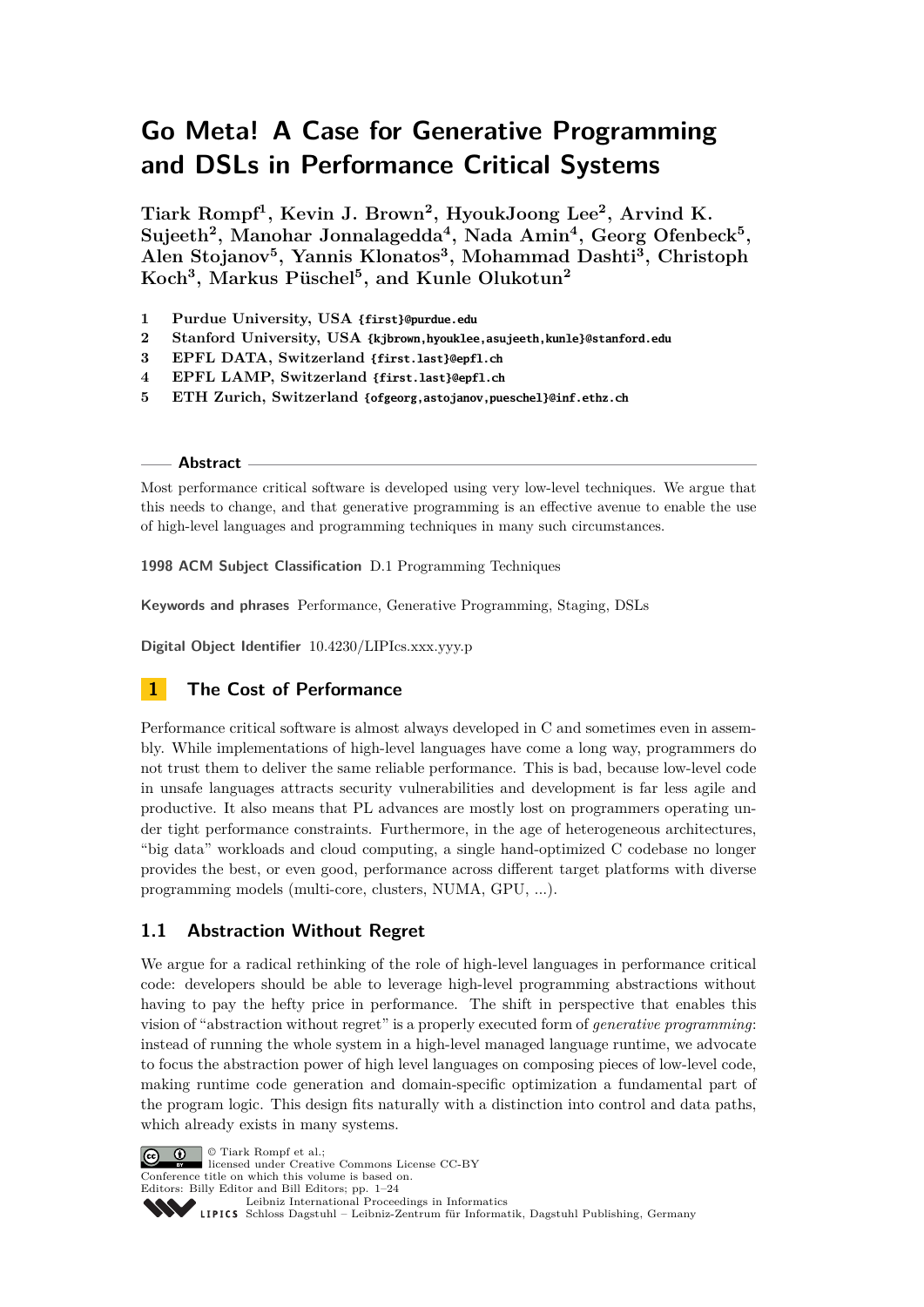#### **1.2 Towards a Discipline of Generative Performance Programming**

While the general idea of program generation is already well understood and many languages provide facilities to generate and execute code at runtime (e.g., via quotation in the LISP tradition and "eval" even in JavaScript), generative programming remains somewhat esoteric—a black art, accessible only to the most skilled and daring of programmers. We believe that generative programming should become a part of every performance-minded programmer's toolbox. What is lacking is an established discipline of practical generative performance programming, including design patterns, best practices, and well-designed teaching material. To make up for this deficiency, we advocate for a research program and education effort, and describe our ongoing work in this direction:

- $\blacksquare$  Compiling queries in database systems (Section [3\)](#page-4-0)
- Protocol and data format parsers (Section [4\)](#page-7-0)
- Delite: A DSL compiler framework for heterogeneous hardware (Section [5\)](#page-8-0)
- $\blacksquare$  Spiral: Synthesis of very high-performance numeric kernels (Section [6\)](#page-9-0)

Along the way, we discuss programming patterns such as staged interpreters, mixed-stage datastructures, and how certain language features such as type classes enable powerful generative abstractions. We survey related work in Section [7,](#page-11-0) and we attempt to synthesize lessons learned and discuss limitations and challenges in Section [8.](#page-12-0)

## <span id="page-1-0"></span>**2 Background and Context**

A famous quote, attributed to David Wheeler, says that:

"Any problem in computer science can be solved by adding a level of indirection."

What is less widely appreciated is the second part of this quote: "Except problems that are caused by too many levels of indirection". In practice, many of these problems are performance problems. More generally, there appears to be a fundamental conflict between performance and productivity: to increase productivity we need to add indirection, and to increase performance, we need to remove indirection.



#### **2.1 About Performance**

The business of program optimization is one of diminishing returns: more effort leads to increased efficiency, but further gains come at an exponentially higher price. Often, the biggest gains can be achieved by choosing a better algorithm. Thus, in the most common case, a programmer implements a work-optimal algorithm, and relies on a compiler to create an efficient mapping to architectural and microarchitectural details.

The problem with the former is that "work-optimal" is often only established asymptotically, thus ignoring constants, the choice of data structure, or locality. The problem with the latter is that compilers are automatic systems that need to work for all programs, and thus cannot be expected to deliver the best possible results for any particular program. The ability of a compiler to optimize a given program depends very much on the programming language and on the particular programming style. In general, high-level languages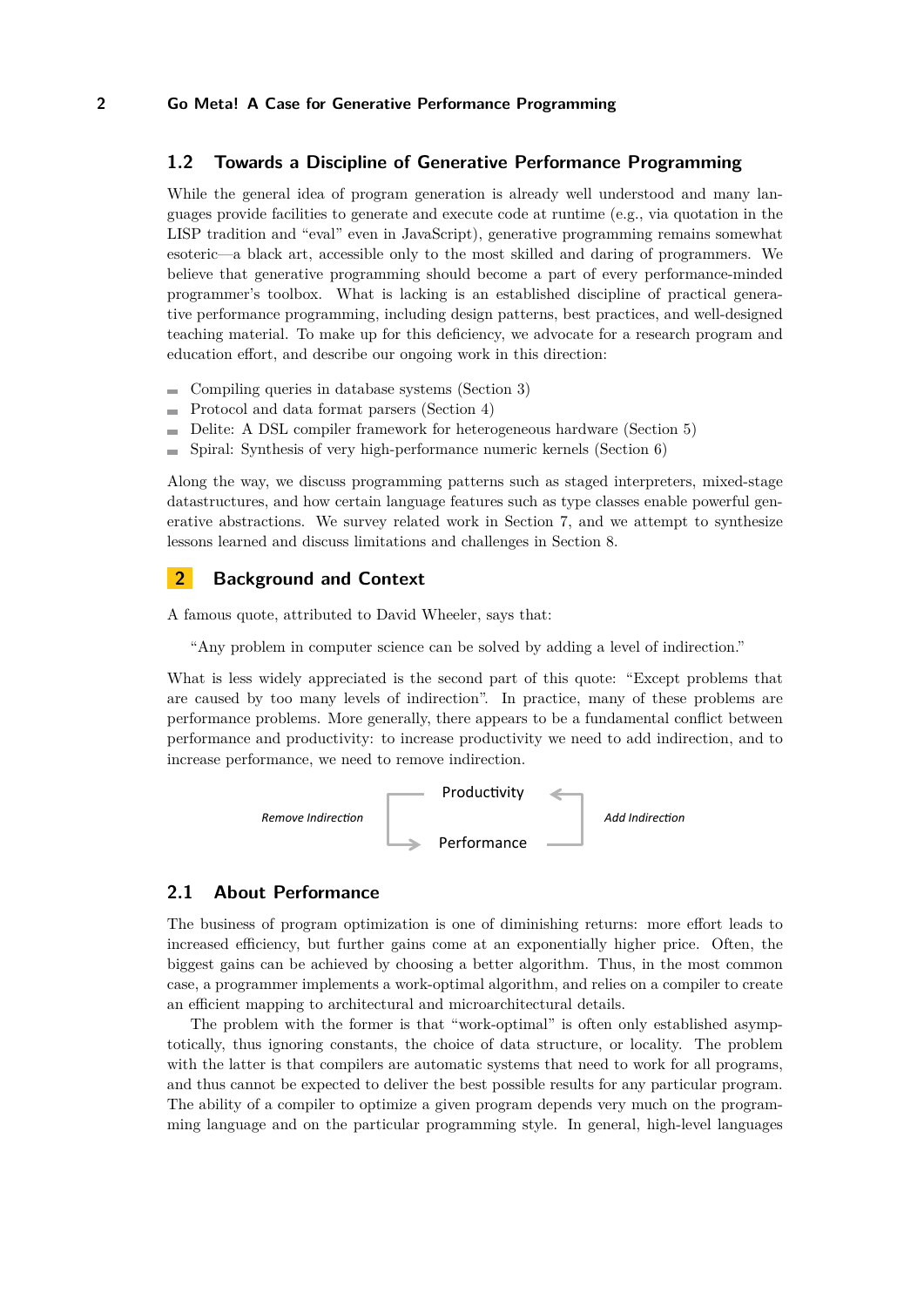<span id="page-2-0"></span>

**Figure 1** General purpose compilers (left) vs. DSL compiler toolchains (right).

are partly interpreted, with just-in-time compilers of varying sophistication. Programs in high-level languages can easily be  $10x$  to  $100x$  slower than equivalent C programs, and the individual coding style makes a big difference. In general, the more high-level features and indirection is used (objects, classes, higher-order functions, ...) the bigger the price in performance, because indirection fundamentally stands in the way of automatic program analysis. Thus, after algorithmic changes, a big performance boost can be obtained by rewriting a program in a low-level style, and moving "closer to the metal" by eliminating other overheads such as unnecessary data transfers. To give one example, a recent study [\[76\]](#page-20-0) shows that simple single-threaded Rust programs can outperform big data processing frameworks running on a cluster of several hundred nodes on important graph applications. This inefficiency translates directly into higher energy consumption and data center bills.

But even reasonably optimized C implementations can be suboptimal by a large margin [\[13,](#page-16-0) [77\]](#page-20-1), and speed-ups of sometimes 2x, 5x, or more can be achieved with careful tuning to the microarchitecture and employment of the right coding style—a non portable approach. The situation worsens considerably when parallelizing or distributing computation to homogeneous or heterogeneous processors. Here, a single C codebase is no longer sufficient as each class of devices comes with its own specific programming model (Pthreads, MPI, OpenMP, CUDA). Effectively, separate implementations are needed for each architecture, and for best performance, different heterogeneous devices may need to be combined (e.g. clusters of machines with CPUs and GPUs), which exacerbates the problem.

Compilers are unable to target this multitude of architectures automatically, mostly because they lack domain knowledge: general purpose languages provide generic abstractions such as functions, objects, etc. on top of which program-specific concepts are built, but they do not expose these more specific concepts to the compiler. Thus, the compiler is unable to restructure algorithms or rearrange data layouts to map well to a hardware platform, and cope with the large number of choices in transformations, data representations, and optimizations. This "general purpose bottleneck" is visualized in Figure [1](#page-2-0) and contrasted with a domain-specific approach, which enables a compiler to reason about and optimize programs on multiple levels of abstraction.

## **2.2 About Staging**

Generative or multi-stage programming (*staging* for short), goes back at least to Jørring and Scherlis [\[55\]](#page-19-0), who observed that many programs can be separated into stages, distinguished by frequency of execution or by availability of data. Taha and Sheard [\[111\]](#page-22-0) made these stages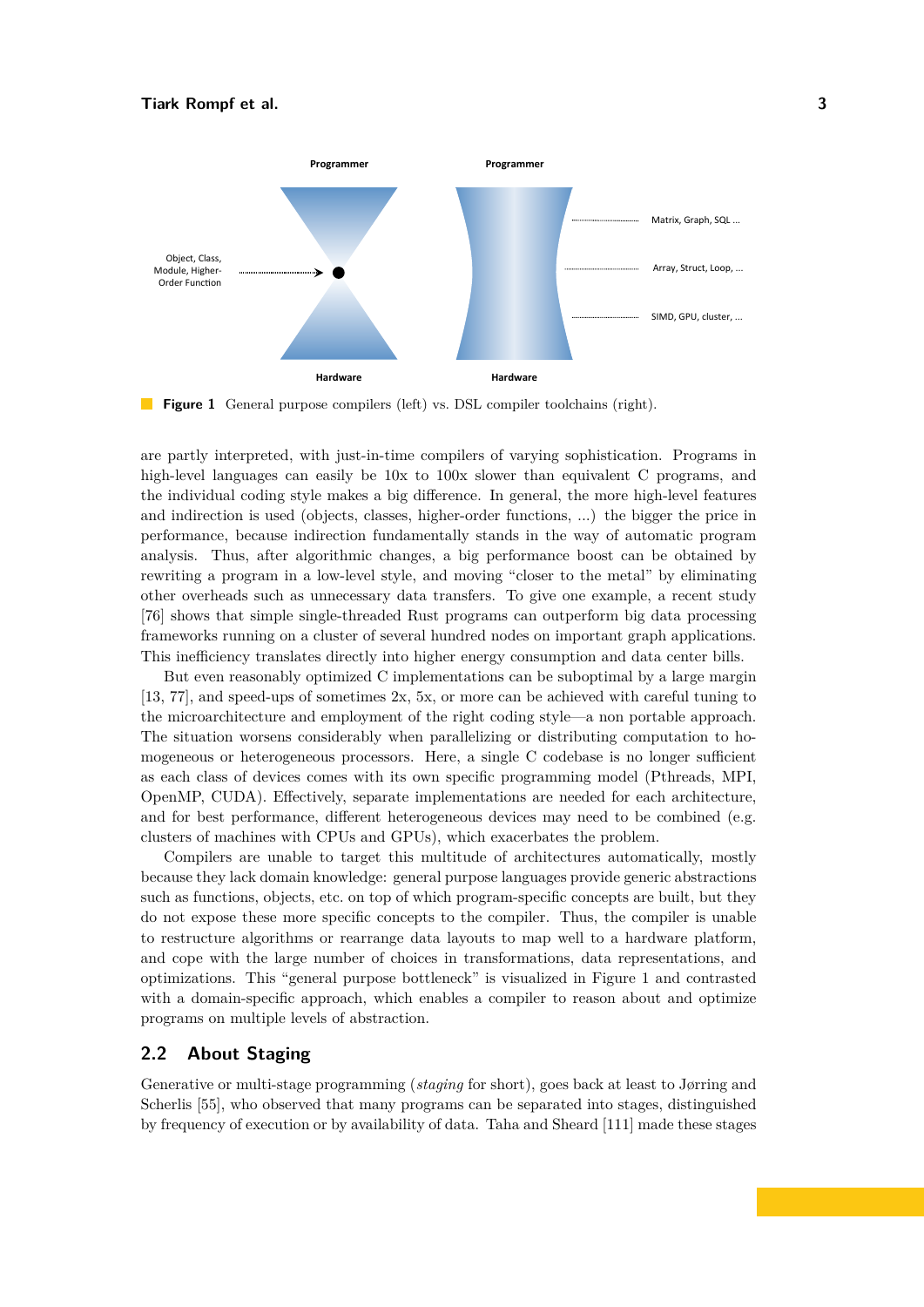explicit in the programming model and introduced MetaML as a language for multi-stage programming. A staged computation does not immediately compute a result, but it returns a program fragment that represents the computation, and that can be explicitly executed to form the next computational stage. MetaML's staging operators *bracket*, *escape* and *run* are modeled after the quote, unquote and eval facilities known from LISP and Scheme.

The presentation in this paper uses Scala and LMS (Lightweight Modular Staging) [\[97\]](#page-21-0), a staging technique based on types. LMS is implemented as a library (hence *lightweight*), and instead of syntactic quotations, it uses Scala's overloading facilities to build staged computations. Staged expressions can be further processed and unparsed into source code in Scala or a different language, including C. Since all staged operations are defined in library code, it is easy to restrict operations to those with a C counterpart (hence *modular*). Even C constructs with no Scala counterpart (e.g. pointers) can be represented abstractly, to get the same low-level behavior and performance. The key benefit of staging is that the present-stage code can be written in a high-level style, yet generate future-stage code that is very low-level and efficient. Staging is a programmatic way to remove indirection—when generating code in one step, Scala becomes a glorified macro system to generate C code.

## **2.3 About DSLs**

Traditionally, the appeal of DSLs is in increasing productivity by providing a higher level, more intuitive programming model for domain experts, who are not necessarily expert programmers ("user-facing" DSLs). While this is an important direction and good tool support exists (e.g. language workbenches like Spoofax [\[59\]](#page-19-1)), our interest in DSLs is as a vehicle for exposing knowledge about high-level program structures to a compiler. The effectiveness of a DSL-based program generation approach was demonstrated, among others, by the original Spiral system, which used a complete DSL-based generative approach for the automatic parallelization and locality optimization of linear transforms [\[85,](#page-21-1) [86\]](#page-21-2). In such systems, DSLs are implementation details, much like intermediate representations (IRs) in a compiler, that enable specific analyses and transformations at different levels of abstractions (Figure [1\)](#page-2-0).

Staging in the style of LMS is a natural fit for these "internal" DSLs: instead of generating target code directly, one simply generates expressions in a domain-specific intermediate language. The key benefit of staging remains: computation at staging time, while the DSL program is assembled, is "free", i.e. without cost at DSL runtime. Thus, the DSL does not need to include features like higher order functions, objects, etc. which are hard to analyze, but it can focus exclusively on the elements of interest (e.g. matrices, graphs, SQL queries).

The second benefit of staging in a DSL context comes in when we consider how to translate from one DSL representation to the next lower-level one. In the partial evaluation community, it is well known that specializing an interpreter yields a compiler (the first Futamura projection [\[37\]](#page-18-0)). Thus, a staged interpreter is a translator from one language to another: in other words, we can translate from one intermediate DSL to the next by defining an interpreter for the first language, and staging it [\[98,](#page-21-3) [83\]](#page-20-2). This drastically reduces the effort required to implement sophisticated multi-pass compiler toolchains.

With a properly designed layered approach, building new DSLs becomes simpler as well. Instead of starting from scratch, it is sufficient to implement a DSL front-end, consisting of the required datatypes, optimizations, and translation to an already existing backend [\[109\]](#page-22-1).

## **2.4 Convergence: Generative Performance Programming**

DSLs and generative approaches have been around for quite some time, with a number of successes but with few examples of more mainstream adoption. SQL is perhaps the biggest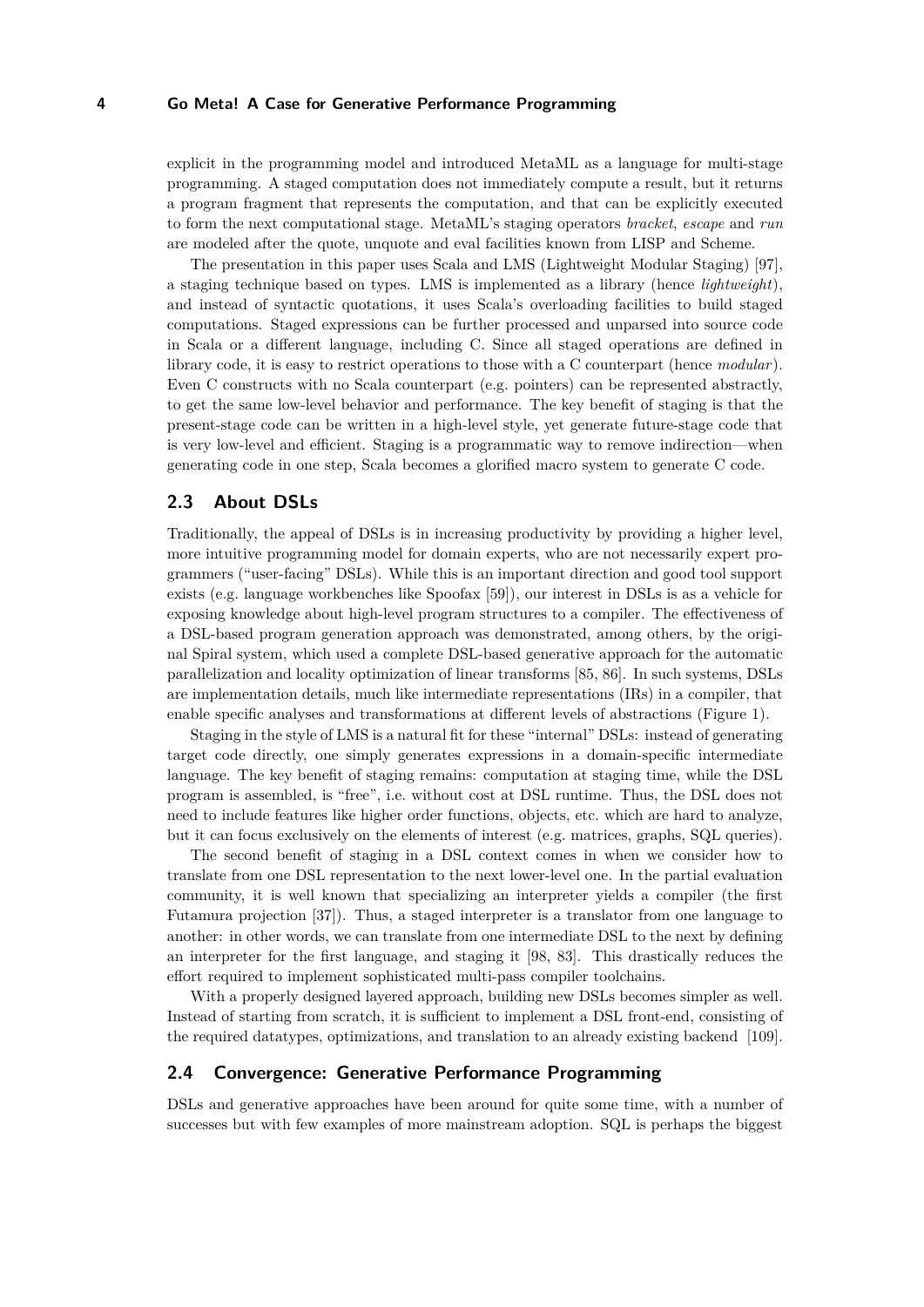#### **Tiark Rompf et al. 5**

DSL success story: by restricting their interface to a well defined, restricted, language, database systems are able to leverage elaborate query optimization techniques. Traditionally, database systems stop short of generating machine code to run queries, but recently query compilation is seeing a surge of interest. We will come back to this in Section [3.](#page-4-0) A recent system that is rapidly making an impact in industry is Halide [\[90,](#page-21-4) [89\]](#page-21-5), which generates fast image processing kernels from high-level algorithmic descriptions.

We believe that generative techniques for performance optimization are an exciting area of research with the potential to deliver important tools for real world software development. The reason is in the concurrent evolution of three trends:

- **Hardware**: With contemporary and emerging architectures, the pain involved in achieving high performance has increased dramatically. Frequency scaling, and with it free speed-up, has ceased a decade ago. Systems are becoming increasingly parallel, heterogeneous, and distributed, with diverse programming models. This means that mapping algorithms optimally is more difficult than ever, and likely requires new solutions, even if domain-specific.
- **Applications**: With a shift towards big data workloads in the cloud and a proliferation of mobile devices and embedded systems, there is a growing demand for highly efficient software. Mobile users expect an "always on" experience and are growing accustomed to applications based on sophisticated machine learning algorithms that process data in near realtime. In addition to the traditional latency and throughput requirements, this demand for efficiency is increasingly driven by concerns of energy consumption, which often dominates the operating costs of a system.
- **Programming Languages**: High-level languages focus increasingly on generality and abstraction, allowing programmers to build large systems from simple but versatile parts. On the one hand, this makes it even harder for compilers to translate high-level programs to efficient code. But on the other hand, these highly expressive languages enable the sophisticated meta-programming techniques that are needed for effective generative programming.

The bottom line of our approach can be summarized succinctly as follows:

Use Indirection and Abstraction to Solve Performance Problems, too.

## <span id="page-4-0"></span>**3 Case Study: Databases and Query Processors**

Popular open-source and commercial database systems have been shown [\[125,](#page-23-1) [106\]](#page-22-2) to perform 10 to 100x worse on certain queries than specialized, hand-written C implementations of the same query. At the same time such systems contain hundreds of thousands of lines of optimized C code, with a lot of manual specialization. On last count in a recent version of the PostgreSQL server, there were about 20 distinct implementations of the memory page abstraction and 7 implementations of B-trees [\[63\]](#page-19-2). This form of human inlining and specialization creates a maintenance nightmare but is probably justified by improved performance.

Why, then, are database systems still falling short of hand-written queries? One reason is that most systems interpret query plans, operator by operator and record by record. Clearly this layer of interpretation can be a bottleneck. So why aren't databases using compilers? Because compilers are way too hard to implement! In fact this is a well-known part of database folklore: The first relational DBMS, IBM's System R, initially compiled its query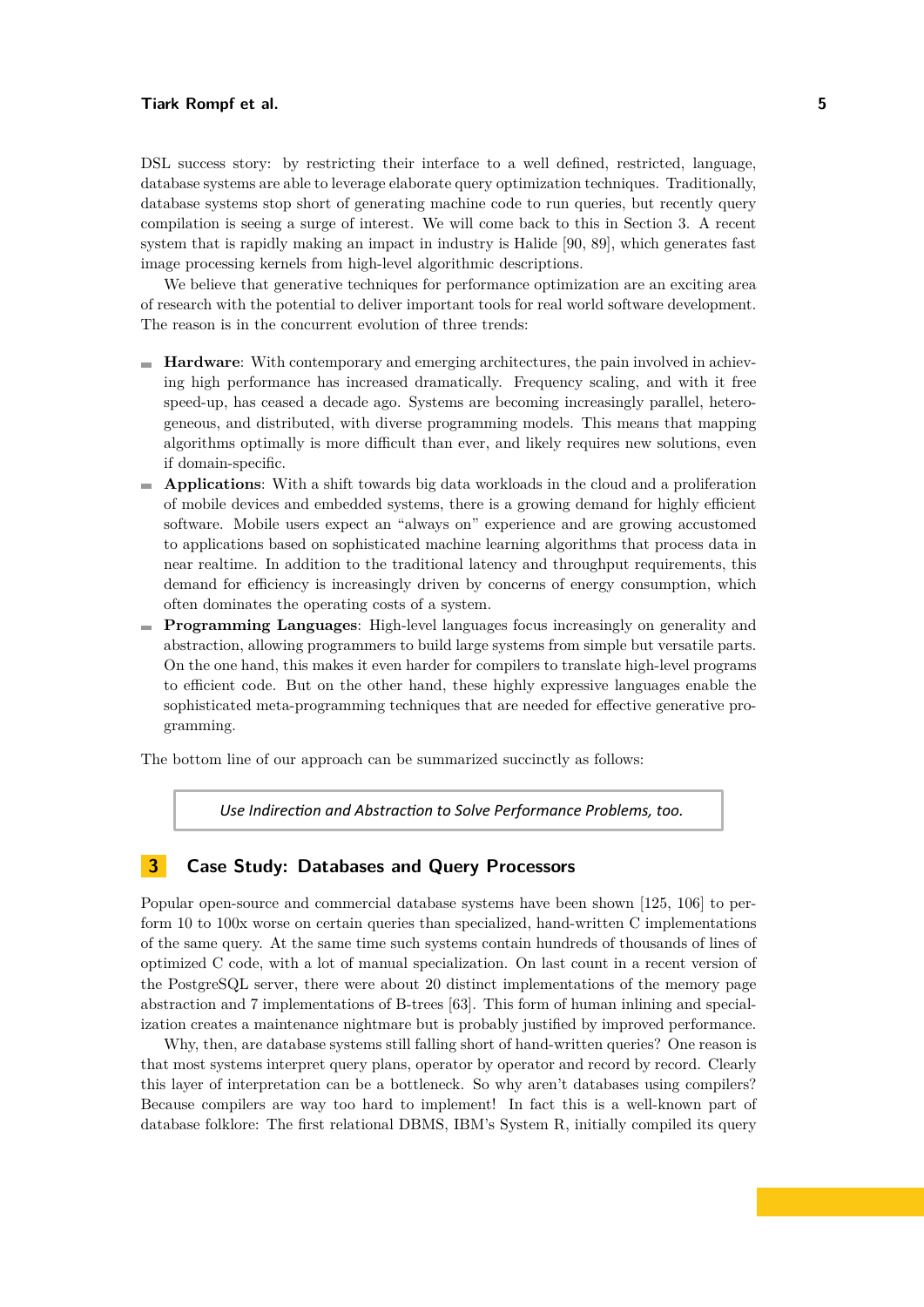plans, but before the first commercial release, changed to interpretation. The reason was that code generation for the large set of query techniques being investigated was incredibly painful. Nowadays, among mainstream DBMS, only data stream processing systems such as IBM Spade or StreamBase use compilation. The reason here is that ultra-low latencies are necessary and justify the inconvenience of creating a compiler. Still, compilation has received renewed interest [\[62,](#page-19-3) [63,](#page-19-2) [80,](#page-20-3) [78\]](#page-20-4) and very recently, compilation based systems have started to appear again (e.g. Microsoft Hekaton, Cloudera Impala and MemSQL).

The good news is that generative programming offers a generic recipe to turn interpreters into compilers: staging an interpreter enables us to specialize it with respect to any program. The result of specialization is that the interpreter is dissolved and only the computation of the interpreted program remains as residual generated code [\[38,](#page-18-1) [2\]](#page-16-1). We discuss two research databases systems and one tutorial system that use this technique next.

#### **3.1 DBToaster and LegoBase**

DBToaster incrementalizes query evaluators and generates low-level C++ or Scala code. The first compilation stage turns SQL queries into update event triggers. These triggers prescribe how to efficiently refresh a materialized view of the query as the base data in the database changes. The second compiler stage optimizes the event triggers and generates efficient code. Experimental results show that DBToaster improves the performance of IVM by several orders of magnitude compared to the state of the art [\[3\]](#page-16-2). The second-stage compiler was originally written in about 15k lines of OCAML code; recently, it was rewritten in 2k lines of Scala/LMS code. Combined with other optimizations, the query running times improved by one to two further orders of magnitude compared to the results from [\[3\]](#page-16-2).

LegoBase (a joint project between Oracle Labs and EPFL) is an analytic query engine [\[61\]](#page-19-4) developed from scratch using Scala and LMS. With just about 3000 lines of Scala code, it runs all 22 queries from the industry-standard TPCH benchmark, achieving up to 20x speedups over a commercial database system, and competetive performance in comparison to other state-of-the-art query compilers that are implemented using LLVM, in a much more low-level style [\[80\]](#page-20-3). LegoBase removes all interpretive overhead by performing whole-query optimization, and generates specialized low-level datastructures (e.g. hash tables) based on the query and data schema.

#### **3.2 The Essence of a SQL Compiler in 500 LOC**

The LegoBase design went through several iterations, and we have distilled the essence into a generative programming tutorial (presented at CUFP'[1](#page-5-0)5<sup>1</sup>). By removing functionality that was just a variation of a common theme or which did not offer specific insights (no sorting, only inner joins, ...) we were able to implement an end-to-end SQL compiler in just under 500 lines of Scala [\[94\]](#page-21-6).

Our starting point–without any compilation–is a generic library function to read CSV files. A CSV file contains tabular data, where the first line defines the schema, i.e. column names. We would like to iterate over all rows in a file and access data fields by name:

```
processCSV("data.txt") { record => // sample data:
 if (record("Flag") == "yes") // Name, Value, Flag
  println(record("Name")) // A, 7, no
} // B, 2, yes
```
<span id="page-5-0"></span><sup>1</sup> <scala-lms.github.io/tutorials/query.html>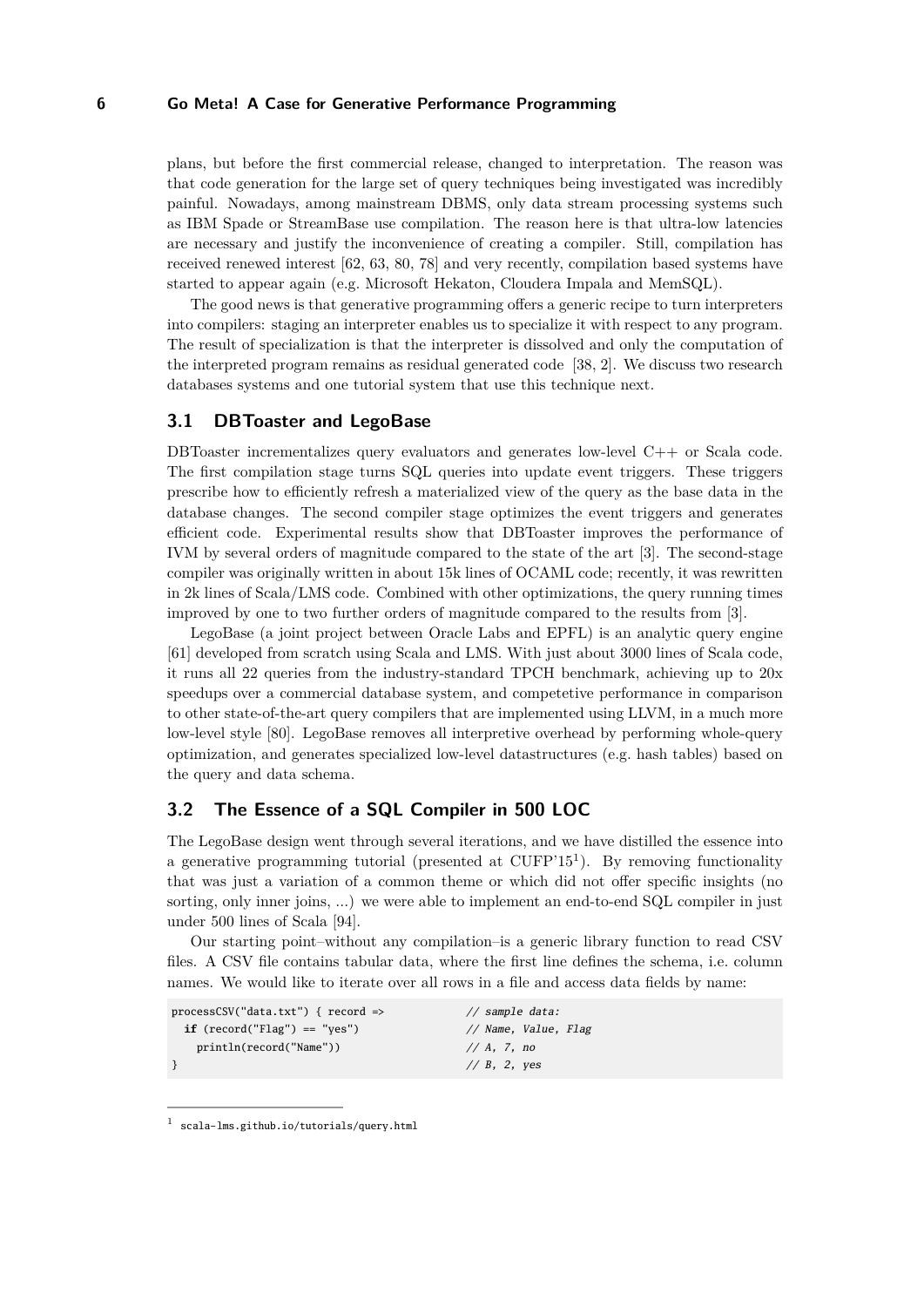#### **Tiark Rompf et al. 7**

Records are objects of the following class, which carries both the field data and the schema, and enables lookup by key:

```
class Record(fields: Array[String], schema: Array[String]) {
  def apply(key: String) = fields(schema indexOf key)
}
```
This record class enables a nice high-level programming style but unfortunately it comes at a high price. The code above runs much slower than just writing a specialized while loop:

```
while (lines.hasNext) {
  val fields = lines.next().split(",")
  if (fields(2)) == yes) printIn(fields(0))}
```
Being generic means that a system contains interpretive structure. In this example, we are interpreting the schema that is read from the file. In a DBMS, queries are optimized at the SQL level and then translated to low-level execution plans, which are interpreted, operator by operator.

# **3.2.1 Interpreter + Staging = Compiler**

Let us turn our CSV reader into a query engine that can run simple SQL queries. Our example above would be expressed as

```
SELECT Name FROM data.txt WHERE Flag == 'yes'
```
and we assume that we already receive a parsed (and possibly optimized) structured representation, the execution plan. In this case:

```
Print(
 Project(List("Name"))(
   Filter(Eq(Field("Flag"),Const("yes")))(
      Scan("data.txt"))))
```
The operators are arranged in a tree, and apart from Scan, each of them has a parent from which it obtains a stream of records. We can implement a query interpreter as follows:

```
def eval(p: Predicate)(rec: Record): Boolean = ... // elided
def exec(o: Operator)(yld: Record => Unit) = o match {
 case Scan(file) => processCSV(file)(yld)
 case Filter(pred)(parent) => exec(parent) { rec => if (eval(pred)(rec)) yld(rec) }
 case Project(fields)(parent) => exec(parent) { rec => yld(fields map (k = > rec(k))) }
 case Print(parent) => exec(parent) { rec => println(rec.fields mkString ", ") }
}
```
We now turn this interpreter into a compiler by adding staging using LMS (Lightweight Modular Staging) [\[96\]](#page-21-7). As we will see, the necessary modifications are rather minor.

## **3.2.2 Mixed-Stage Data Structures and Functions**

LMS is a staging technique driven by types. The type Rep[T] represents a delayed computation of type T. Thus, during staging, a bare "static" type T means "executes now", while a wrapped "dynamic" type Rep[T] means "generate code to execute later". We tweak the Record class so that only the fields are "dynamic":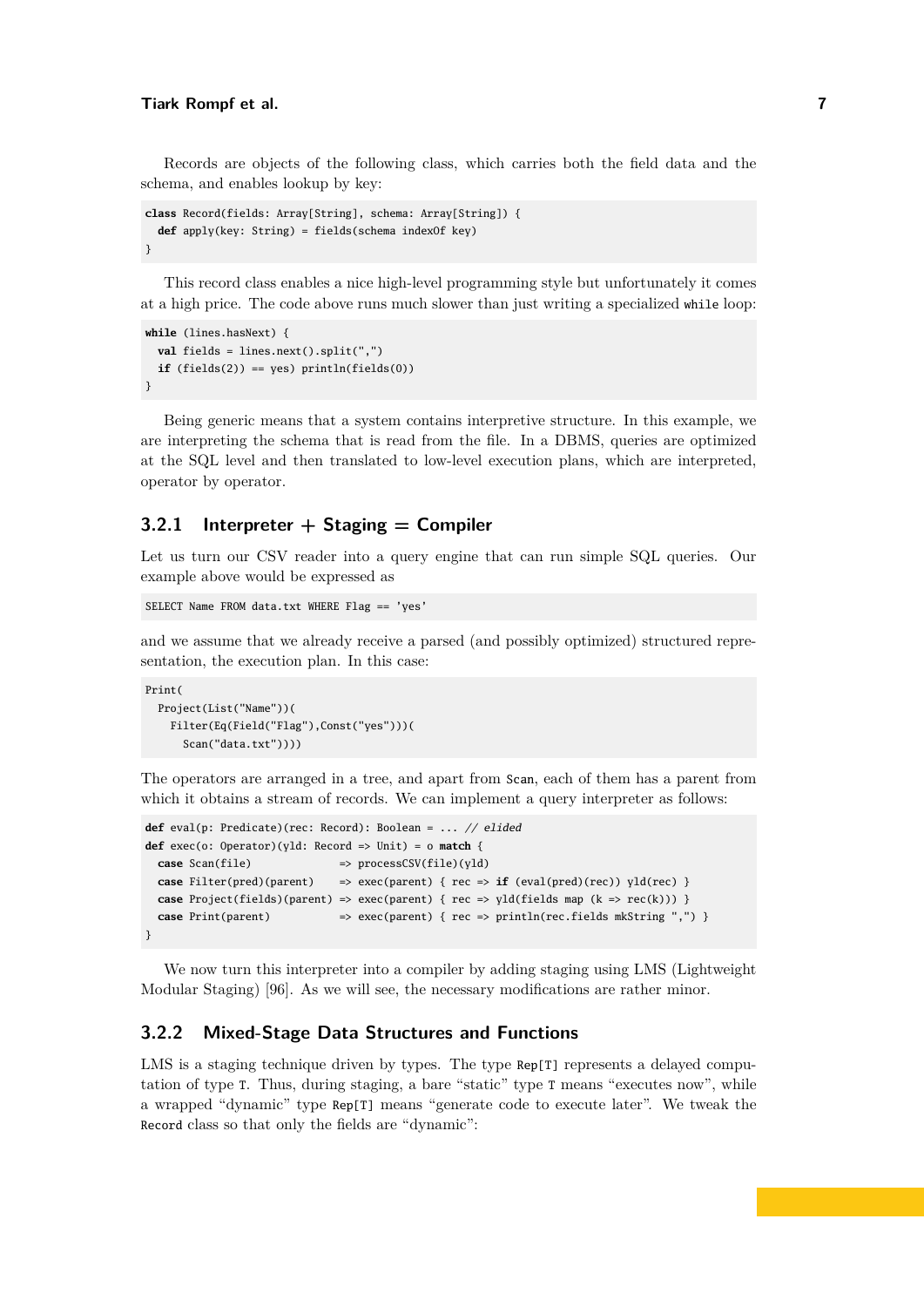```
class Record(fields: Rep[Array[String]], schema:Array[String]) {
  def apply(key:String) = fields(schema indexOf key)
}
```
Now record objects exist purely at staging time, and never become part of the generated code. For our example, the generated code will be exactly the efficient while loop shown above, even if we are starting from a SQL query as our input. Let us look at the definition of procedure processCSV, which forms the core of our data processing engine:

```
def processCSV(file: String)(yld: Record => Rep[Unit]) = {
  val lines = FileReader(file); val schema = lines.next.split(",")
  run { while (lines.hasNext) {
      val fields = lines.next().split(",")
      yld(new Record(fields,schema))
  }}}
```
The type of the closure argument yld is Record => Rep[Unit], a present-stage function. Invoking it will inline the computation, a key difference to a staged function of type Rep[A=>B], which results in a function call in the generated code. The while loop is *virtualized* [\[95\]](#page-21-8), i.e. overloaded to yield a staged expression when the condition or loop body is a Rep expression.

This is essentially all that is required to convert our query interpreter into a query compiler. Using types to drive staging decisions enables us to mix present-stage and futurestage code quite freely, without the syntactic noise introduced by quotation brackets. The full code adds data structure specialization, join and aggregation operators, and optimized input processing using memory-mapped IO, all in about 500 lines of Scala [\[94\]](#page-21-6).

#### <span id="page-7-0"></span>**4 Regular Expressions and Parser Combinators**

Data is not only stored but also transferred. Fast encoding and decoding of data formats is therefore a key concern in data processing pipelines. The accepted standard is to write protocol parsers by hand. Parser generators, which are common for compilers, are not frequently used. One reason is that many protocols require a level of context-sensitivity (e.g. read a value *n*, then read *n* bytes), which is not readily supported by common grammar formalisms. Many open-source projects, such as Joyent/Nginx and Apache have handoptimized HTTP parsers, which span over 2000 lines of low-level C code. From a software engineering standpoint, big chunks of low-level code are never a desirable situation. First, there may be hidden and hard to detect security issues like buffer overflows. Second, the low-level optimization effort needs to be repeated for new protocol versions or if a variation of a protocol is desired: for example, a social network mining application may have different parsing requirements than an HTTP load balancer, although both process the same protocol.

Parser combinators could be a very attractive implementation alternative, but are usually simply too slow. Their main benefit is that the full host language can be used to compose parsers, so context sensitivity and variations of protocols are easily supported. We have recently shown how parser combinators can be implemented in a generative style [\[54\]](#page-19-5), yielding parser generator combinators. Clever use of present-stage and staged functions enables recursive grammars and prevents code size explosion.

We evaluate staged parser combinators against hand-written parsers for HTTP and JSON data from the NGINX and JQ projects. Our generated Scala code, running on the JVM, achieves HTTP throughput of 75% of NGINX's low-level C code, and 120% of JQ's JSON parser. Other Scala tools such as Spray are at least an order of magnitude slower. The standard Scala combinator implementation is 4 orders of magnitude slower (Figure [2\)](#page-8-1).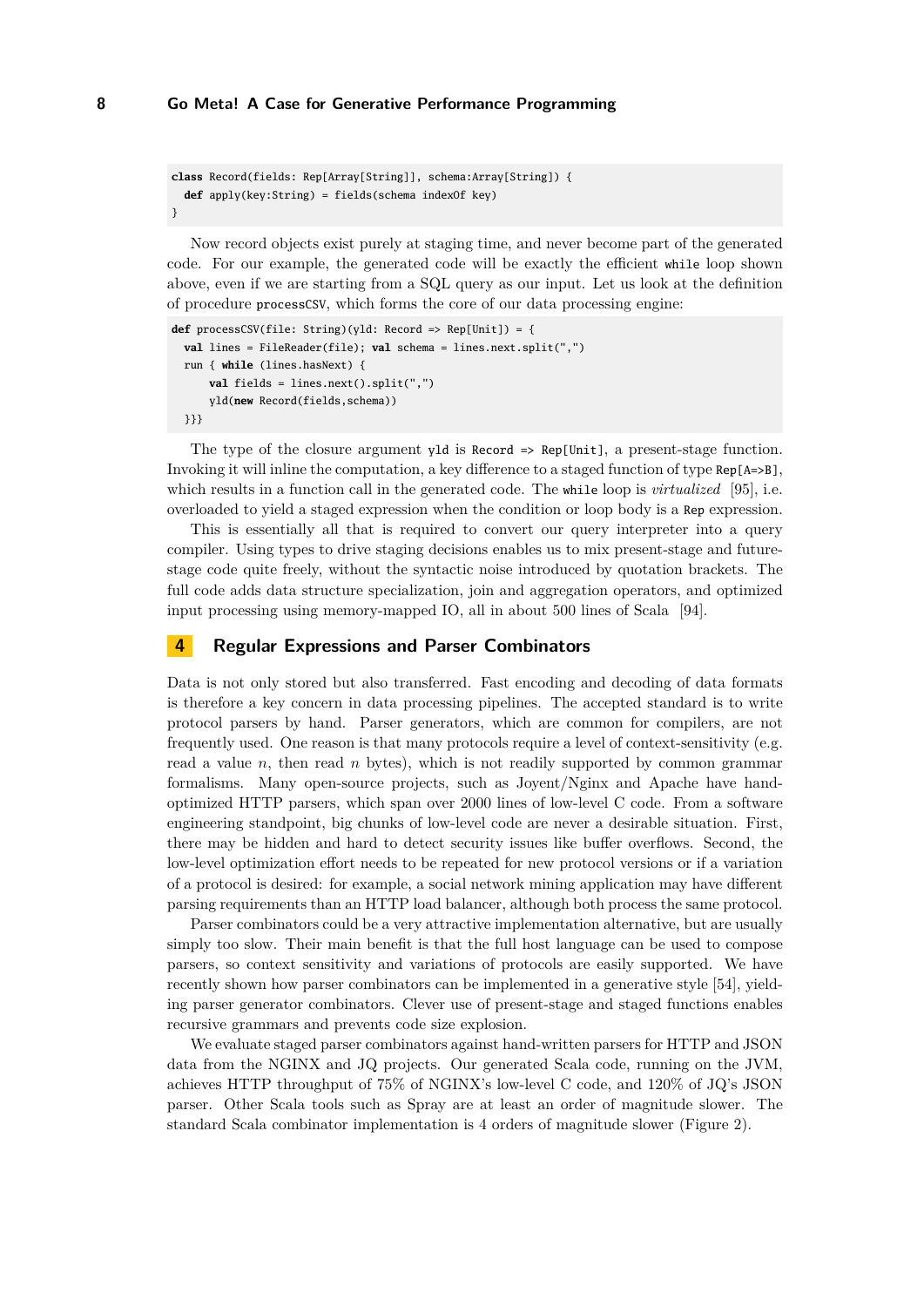<span id="page-8-1"></span>

**Figure 2** Parser performance (throughput in MB/s) for HTTP (top) and JSON (bottom)

Staged parser combinators can be implemented for different parsing styles. Communication protocols are designed to be unambiguous, so recursive decent works well and does not cause backtracking. For ambiguous grammars, we have also studied bottom up parsers [\[54\]](#page-19-5).

An interesting special case of parsing are regular expressions. We have shown that NFA to DFA conversion can be expressed as a staged interpreter. We achieve speedups of 2x over optimized automata libraries, 100x over the JDK implementation, and more than 2000x over unstaged Scala code [\[98\]](#page-21-3).

## <span id="page-8-0"></span>**5 Delite: DSLs for Heterogeneous Targets**

While SQL and C code generation are important use cases, contemporary "big data" workloads require more flexibility. On the application side, we need to deal with machine learning algorithms and graph processing. On the target side, we need to support GPUs, NUMA machines, and clusters. General purpose compilers are a bottleneck, unable to translate all these applications efficiently to different targets.

Delite [\[17,](#page-17-0) [99,](#page-21-9) [69,](#page-20-5) [70\]](#page-20-6) is an extensible compiler framework for building embedded domain specific languages (DSLs). Delite supports a versatile intermediate language of parallel patterns called "Delite Ops" (including e.g. data-parallel map, filter, and reduce abstractions) to which domain-specific operations are translated, and code generation as well as runtime support for heterogeneous targets. Multiple DSLs can be used together in a single program, since all of them are translated to the common IR [\[109\]](#page-22-1). On the IR level, sophisticated optimizations like loop fusion and loop nesting optimizations are shared by all DSLs.

To give an example of the types of transformations that can be performed, here are two different ways of writing the computation loop (one iteration) of *k*-means clustering using data-parallel patterns. For shared-memory execution, the rows of the large dataset (matrix) are clustered, with data implicitly shuffled via the indexing operation matrix(as):

```
val assigned = matrix.mapRows { row =>
  oldClusters.mapRows(centroid => dist(row, centroid)).minIndex
}
val newClusters = oldClusters.mapIndices { i =>
  val as = assigned.filter(a \Rightarrow a == i)
  matrix(as).sumRows.map(s => s / as.size)
}
```
For distributed-memory execution, however, we shuffle data explicitly via groupBy:

```
val clusteredData = matrix.groupRowsBy { row =>
  oldClusters.mapRows(centroid => dist(row, centroid)).minIndex
}
val newClusters = clusteredData.map(e => e.sum / e.size)
```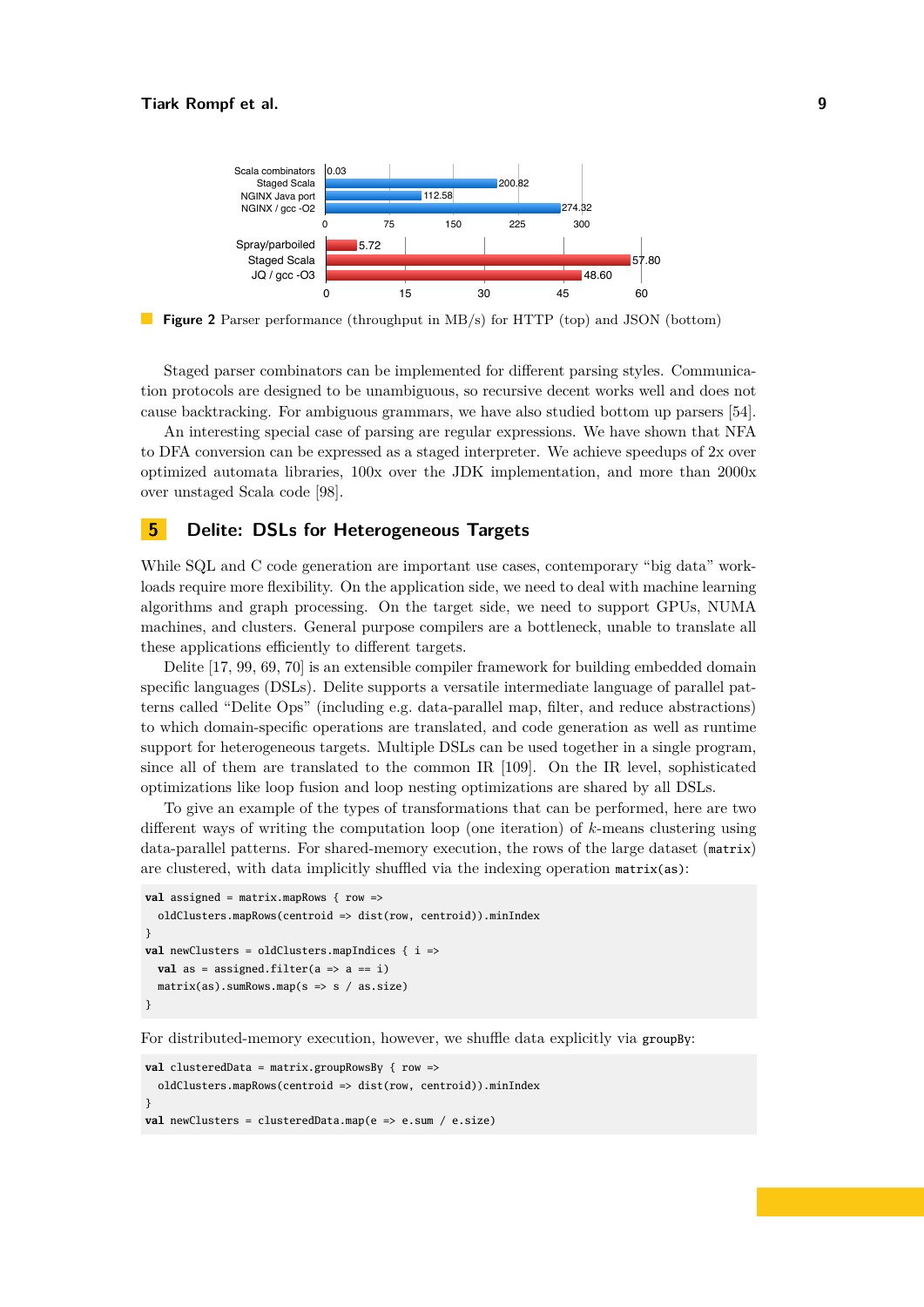<span id="page-9-1"></span>

**Figure 3** Delite performance for machine learning and graph apps on heterogeneous clusters.

This way the required data movement is explicitly visible to the compiler and Delite can then reason about how to automatically partition matrix and the intermediate results across distributed memories and perform the required data movement. We have developed a number of DSLs for different domains, including OptiML (machine learning), OptiGraph (graph processing), OptiQL (SQL-like data querying), and OptiWrangler (data cleaning). All of these exhibit very competetive performance compared to stand-alone systems and other DSLs [\[108,](#page-22-3) [109\]](#page-22-1). Delite DSLs achieve high sequential performance via LMS optimizations and systematic removal of high-level domain abstractions. Parallel scalability is provided by efficient implementations of Delite Ops for multiple hardware platforms as well as the locality-improving loop transformations Delite performs on these Ops.

We show experiments comparing Delite, Spark [\[124\]](#page-23-2), and Hadoop [\[12\]](#page-16-3) performance on a 20 node Amazon cluster for machine learning applications, and comparing to Power-Graph [\[42\]](#page-18-2) for graph analytics applications on a 4 node cluster connected within a single rack. The results are shown in Figure [3.](#page-9-1)

Extremely large speedups compared to Hadoop are possible for applications that perform multiple passes over a single dataset. While Hadoop loads the data from disk every iteration, Delite and Spark both keep the data in memory. Delite also shows large speedups over Spark (a Scala library) due to efficient code generation provided by LMS compared to Scala library overheads. Speedup over PowerGraph is very modest due to the graph applications being bound by network communication rather than computational efficiency.

#### <span id="page-9-0"></span>**6 Synthesis of High-Performance Numeric Kernels**

For some ubiquitous computation kernels (e.g. basic linear algebra routines, FFTs, filters, Viterbi decoders), there is high demand for not only good, but absolute peak performance. The difference between a regular optimized implementation and the best known one can be staggering: for FFT kernels more than 10x, using the same algorithm and the same number of floating point operations. The difference is mostly due to low-level details such as locality optimizations, SIMD vectorization, and instruction scheduling.

Producing optimized kernels for such numeric operations is one of the established use cases for program generation [\[77\]](#page-20-1) with early examples including ATLAS [\[122\]](#page-23-3), FFTW codelet generator [\[36\]](#page-18-3), and the aforementioned Spiral [\[85,](#page-21-1) [86\]](#page-21-2). All three were developed from scratch as stand alone tools, which are hard to extend, reuse, combine, or maintain.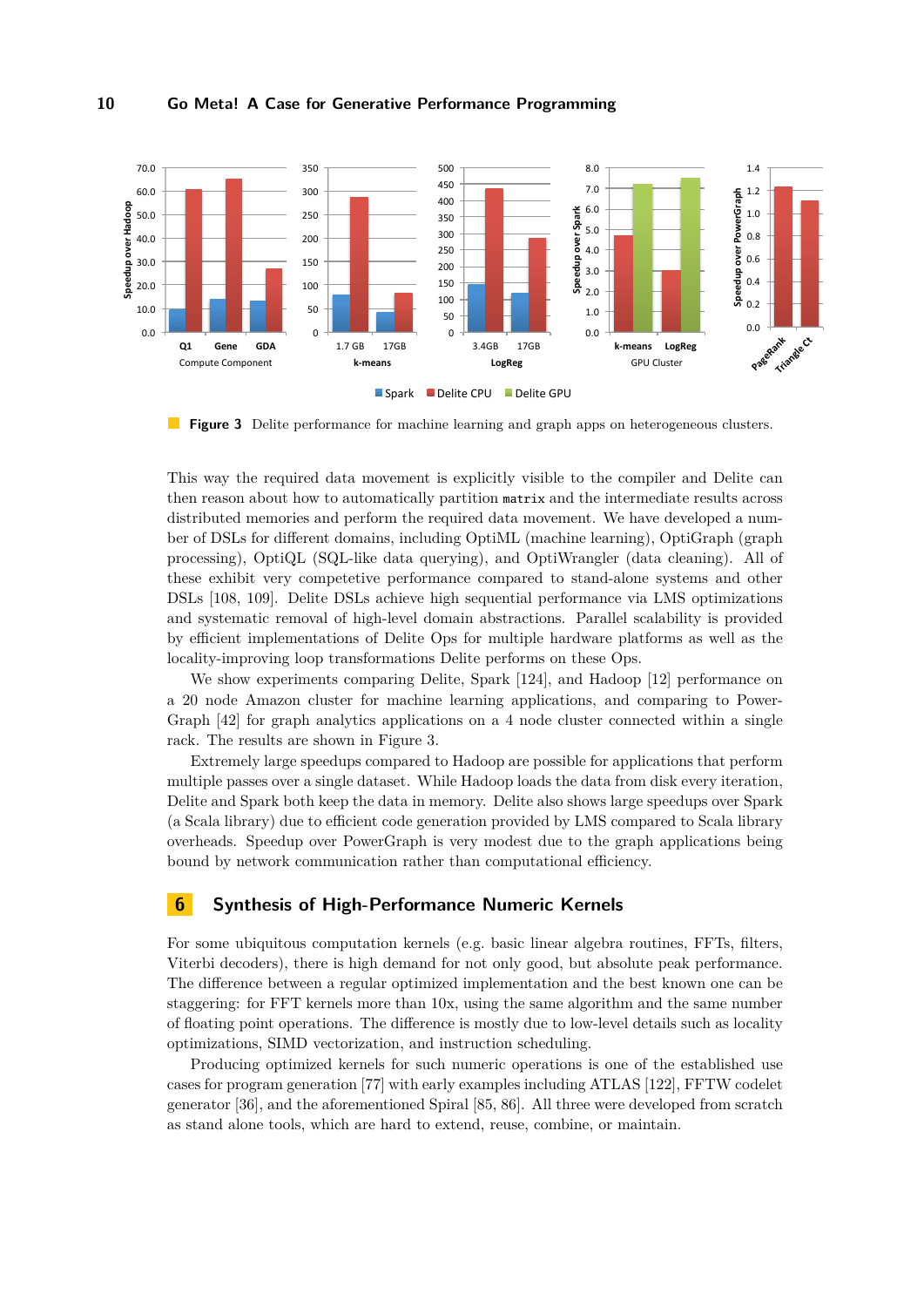<span id="page-10-0"></span>

| $type T = Double$                                        | $type T = Double$                           | $type T = Double$                                     | $type T = Double$                       |
|----------------------------------------------------------|---------------------------------------------|-------------------------------------------------------|-----------------------------------------|
| add [Rep, Real, NoRep, SISD, T]                          | add [NoRep, Real, Rep, SISD, T]             | add [Rep, Real, NoRep, SIMD, T]                       | add [NoRep, Real, Rep, SIMD, T]         |
| #define T double                                         | #define T double                            | #define T double                                      | #define T double                        |
| #define N 4                                              | void add $(T* x, T* y, T* z)$ { #define N 1 |                                                       | void add $(T* x, T* y, T* z)$ {         |
| void add(T* x, T* y, T* z) {   T x1 = x[0]; T x2 = x[1]; |                                             | void add $(T* x, T* y, T* z)$ {                       | $_{-}$ m256d x1, y1, z1;                |
| int $i = 0$ ;                                            | $T x3 = x[2]: T x4 = x[3]:$                 | $int i = 0;$                                          | $x1 = \text{mm256\_loadu\_pd(x + 0)}$ ; |
| for(; $i \le N$ ; ++i) {                                 | $T y1 = y[0]; T y2 = y[1];$                 | for(; $i \lt N$ ; ++i) {                              | $y1 = \text{mm256\_loadu\_pd}(y + 0);$  |
| $T x1 = x[i];$                                           |                                             | $T \ y3 = y[2]; T \ y4 = y[3]; \t 256d \ x1, y1, z1;$ | $z1 = \text{mm256\_add\_pd(x1, y1)};$   |
| $Ty1 = y[i];$                                            | $T z1 = x1 + y1$ ;                          | $x1 = \text{mm256\_loadu\_pd(x + i)};$                | $mm256$ _storeu_pd $(z + 0, y1)$ ;      |
| $T z1 = x1 + y1;$                                        | $T z2 = x2 + y2$ ;                          | $y1 = \text{mm256\_loadu\_pd}(y + i);$                |                                         |
| $z[i] = z1;$                                             | $T z3 = x3 + y3;$                           | $z1 = \text{mm256\_add\_pd(x1, y1)};$                 |                                         |
|                                                          | $T z4 = x4 + y4$ ;                          | $mm256$ _storeu_pd $(z + i, y1);$                     |                                         |
|                                                          | $z[0] = z1; z[1] = z2;$                     |                                                       |                                         |
|                                                          | $z[2] = z3; z[3] = z4;$                     |                                                       |                                         |
|                                                          |                                             |                                                       |                                         |
| (a) Staged SISD Array                                    | (b) SISD Array of Staged Doubles            | (c) Staged SIMD Array                                 | (d) SIMD Array of Staged Doubles        |

**Figure 4** Different code styles generated from single vector add function (taken from [\[105\]](#page-22-4))

To investigate whether a) these generators can be implemented using embedded DSLs and staging, and b) what proper language support can offer for this application, we reimplemented a subset of Spiral using Scala and LMS, leading to a draft proposal for a more systematic approach to constructing this kind of program generators [\[83\]](#page-20-2). Spiral was chosen  $\frac{1}{1}$  and  $\frac{1}{1}$ because it is almost completely DSL-based. In particular, Spiral uses three internal DSLs: one to capture recursive algorithms as breakdown rules, one to mathematically express loops and access patterns, and one a c-like intermediate representatio from different combinations of breakdown r from different combinations of breakdown rules and structural optimizations for locality and and access patterns, and one a  $c$ -like intermediate representation. Algorithmic choice arises  $parallelism$  are performed by rewriting on the second DSL.

Encapsulating staging decisions. FGen heavily utilizes this mech-The main results of this work were a) a staging approach to translate a DSL into another DSL, b) the use of type classes to abstract over data type and code style used in the generated  $\overrightarrow{1}$  include vectorization. With  $\overrightarrow{1}$ code. We briefly survey the last contribution.

#### **6.1 Type Classes and Generic Programming** is performed to fit the SIMD vector length, SIMD vector length, SIMD instantiations are significant and signifi

Generated libraries often need to support multiple input/output data formats, such as intertype has been to show that established generic programming techniques such as Haskell-style plicitly passed to gether with each type  $p$ type classes [\[121\]](#page-23-4), applied in a generative style, are well suited to model this diversity. Generated libraries often need to support multiple input/output data formats, such as interleaved, split, or C99 format of complex number arrays. A key result of the Spiral-LMS prototype has been to show that established generic programming techniques such as Haskell-style

But type classes are even more powerful in the context of LMS, as they make it possible to abstract over staging decisions. In particular, some necessary but tedious low-level transformations such as loop unrolling with scalar replacement, selective precomputation or specialization to partially known input can all be expressed as instantiations of a generic  $\frac{1}{2}$  is accompanied by a type class that absorption  $\frac{1}{2}$  is a type control of  $\frac{1}{2}$ CVector class with suitable type parameters. is ISA independent and it only specializes to a particular ISA, once

More recent work has shown that this approach can also cover abstraction over SIMD architectures [105]. In Figure 4, we show how a generic add function can generate different  $\frac{1}{2}$  according the fine contracts numerical operations for  $\frac{1}{2}$ code shapes depending on the type parameter instantiations. The definition of the CVector class and add function is given below: architectures [\[105\]](#page-22-4). In Figure [4,](#page-10-0) we show how a generic add function can generate different

```
class CVector[V[_], E[_], R[_], P[_], T](...) {
 type Element = E[R[P[T]]]def size (): V[Int]
def apply (i: V[Int]) : Element
 def update (i: V[Int], v: Element)
                                      def add[V[\_], E[\_], R[\_], P[\_], T] (
                                      (v, v, \sigma). Tuple2\lceilCleater\lceilU. F. D. D. T. I.
                                      (x, y, z) : Tuple3[CVector[V,E,R,P,T]]
                                      d = \{for ( i \leftarrow 0 until x.size() )
                                      z(i) = x(i) + y(i)}
                                      ) = {
                                      }
```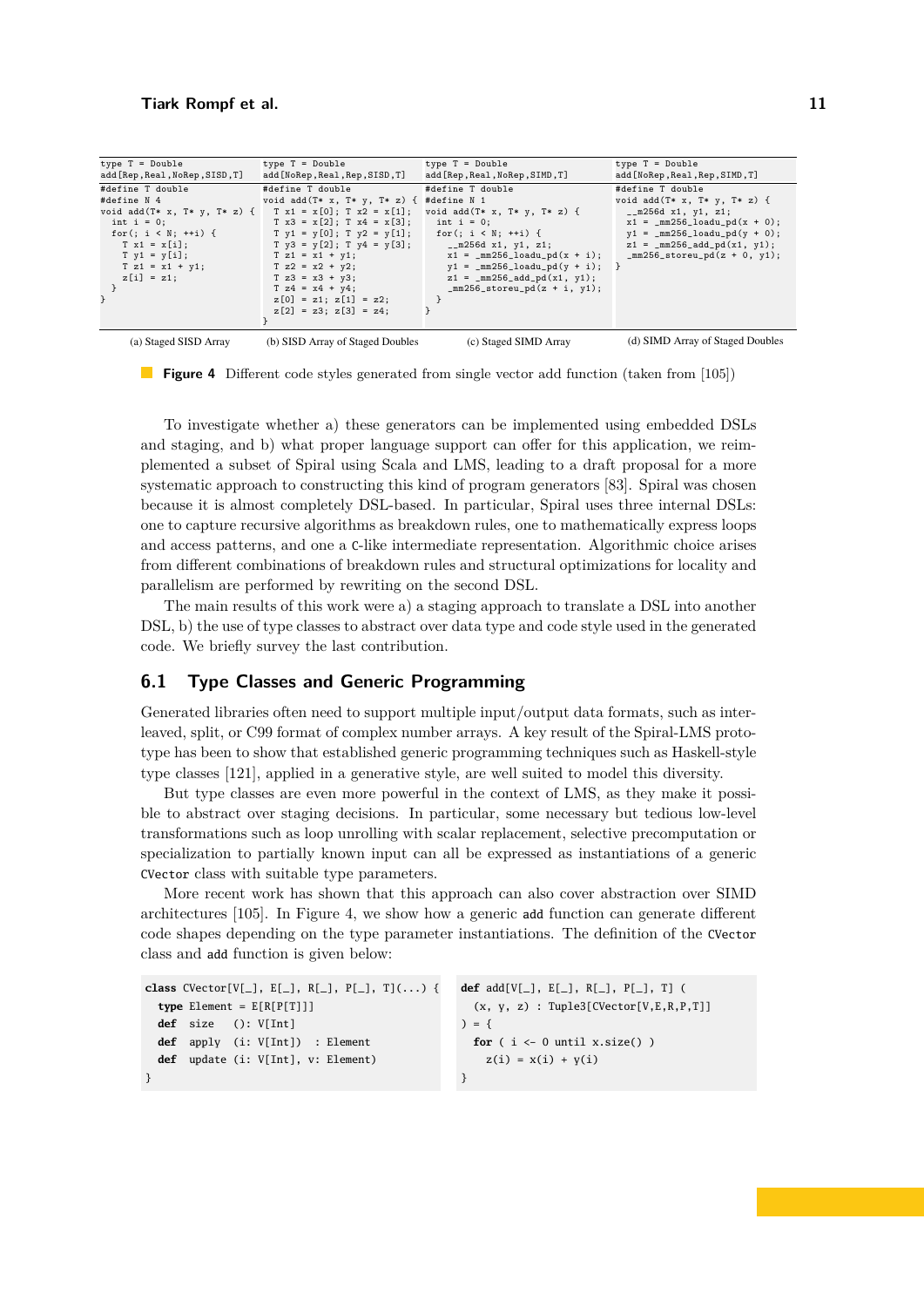- $\blacksquare$  T: array primitive (double, float, etc).
- $\blacksquare$  E[\_]: complex or real array elements.
	- P[\_]: SIMD or SISD array.
- V[\_]: encodes whether array accesses will ÷. be visible in the target code element operations.
- R[\_]: staged or non-staged elements of m. the array.

Each type parameter, defined in the CVector class, is accompanied by a corresponding implicit type class instance, which defines the shape of CVector upon instantiation:

```
type NoRep[T] = T
class Staged_SISD_Double_Vector extends CVector[Rep , Real, NoRep, SISD, Double]
class Scalar_SISD_Double_Vector extends CVector[NoRep, Real, Rep, SISD, Double]
class Staged_SIMD_Double_Vector extends CVector[Rep , Real, NoRep, SIMD, Double]
class Scalar_SIMD_Double_Vector extends CVector[NoRep, Real, Rep, SIMD, Double]
```
The main prerogative of the CVector class is to generate code in lower level DSLs, C-IR and I-IR. The C-IR DSL represents a C-like intermediate language representation, and I-IR represents ISA-specific C intrinsics. Both DSLs model low level variable and array manipulations as well as arithmetic and binary operations, provided as extension to LMS.

**val** IR = **new** CIR (); IR.setISA(AVX2); import IR.\_

Once concrete CVector classes are created, the abstraction layer deals with a concrete ISA, specified in the CIR class, concrete staging decisions, and a concrete array type.

```
var x, y, z = new Staged_SISD_Double_Vector () var x, y, z = new Staged_SIMD_Double_Vector ()
var x, y, z = new Scalar_SISD_Double_Vector () var x, y, z = new Scalar_SIMD_Double_Vector ()
```
The add function operates on CVector elements constrained by the provided types. Type information propagates through each arithmetic operation, generating ISA-specific C-IR and I-IR. As a result, once C code is emitted, we obtain different versions (Figure [4\)](#page-10-0) from a single source:

emitCode(add(x, y, z))

Abstracting over SIMD architectures enables the generator developer to deal with the higher-level specification using SIMD agnostic and architecture agnostic expressions. While SIMD-specific optimizations are required to achieve the highest performance, the abstraction layer is able to automatically invoke the particular architecture optimization, when the lower I-IR / C-IR is generated. As these optimizations are implemented in a modular fashion, they can be reused in the context of the abstraction layer, and also as stand-alone optimizations for building generators directly.

# <span id="page-11-0"></span>**7 Related Work**

**Embedded DSLs** Embedded languages have a long history [\[66\]](#page-19-6). Hudak introduced the concept of embedding DSLs as pure libraries [\[46,](#page-18-4) [47\]](#page-18-5). Steele proposed the idea of "growing" a language [\[104\]](#page-22-5). The concept of linguistic reuse goes back to Krishnamurthi [\[65\]](#page-19-7); Language virtualization to Chafi et al. [\[20\]](#page-17-1). The idea of representing an embedded language abstractly as methods (finally tagless) is due to Carette et al. [\[18\]](#page-17-2) and Hofer et al. [\[45\]](#page-18-6), going back to much earlier work by Reynolds [\[91\]](#page-21-10). Compiling embedded DSLs through dynamically generated ASTs was pioneered by Leijen and Meijer [\[71\]](#page-20-7) and Elliot et al. [\[33\]](#page-17-3). All these works greatly inspired the development of LMS. Haskell is a popular host language for embedded DSLs [\[110,](#page-22-6) [41\]](#page-18-7), examples being Accelerate [\[75\]](#page-20-8), Feldspar [\[8\]](#page-16-4), Nikola [\[74\]](#page-20-9). Recent work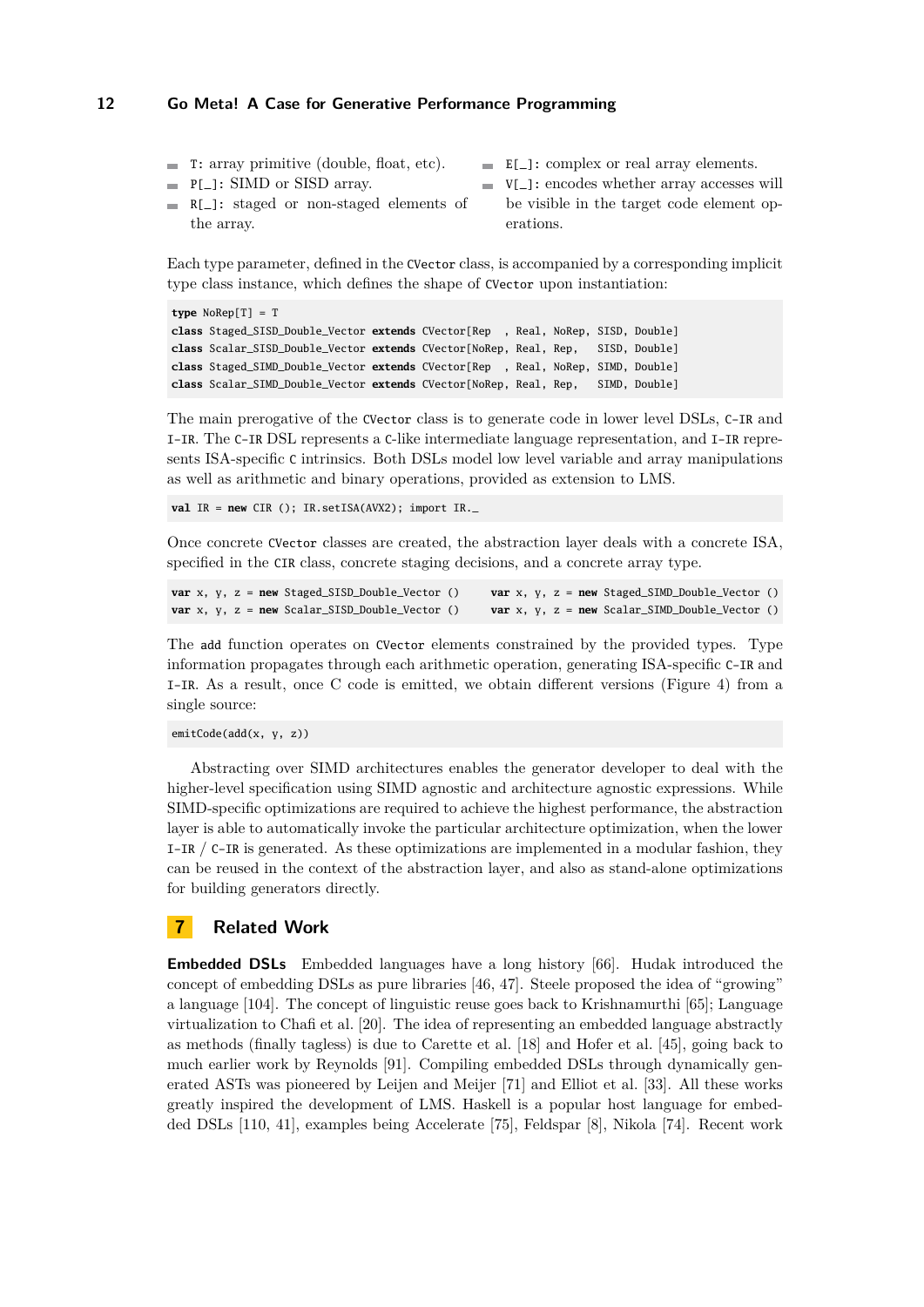#### **Tiark Rompf et al. 13**

presents new approaches around quotation and normalization for DSLs [\[79,](#page-20-10) [24\]](#page-17-4). Other performance oriented DSLs include Firepile [\[82\]](#page-20-11) (Scala), Terra [\[30,](#page-17-5) [31\]](#page-17-6) (Lua). Copperhead [\[19\]](#page-17-7) (Python). Rackets macros [\[114\]](#page-22-7) provide full control over the syntax and semantics: Typed Racket [\[113\]](#page-22-8) is implemented entirely as macros. DSLs are also used to target hardware generation, for example Lime [\[7\]](#page-16-5), Chisel [\[9\]](#page-16-6), Bluespec [\[6\]](#page-16-7), or based on Delite/LMS [\[40,](#page-18-8) [39\]](#page-18-9). Related work on low-level systems oriented programming in high-level languages includes [\[35\]](#page-18-10) and the Singularity operating system [\[67\]](#page-19-8).

**C++ Templates** Metaprogramming facilities exist in many languages, including C++ templates [\[115\]](#page-22-9). Expression Templates [\[116\]](#page-22-10) can produce customized generation, and are used by Blitz $++$  [\[117\]](#page-22-11). Veldhuizen introduced active libraries [\[118\]](#page-22-12), which are libraries that participate in compilation. Kennedy introduced telescoping languages [\[60\]](#page-19-9), efficient DSLs created from annotated component libraries. TaskGraph [\[11\]](#page-16-8) is a meta-programming library that sports run-time code generation in  $C++$ . Bassetti et al. review some of the challenges and benefits of expression templates[\[10\]](#page-16-9). Examples of successful packages are the Matrix Template Library [\[101\]](#page-21-11), POOMA [\[58\]](#page-19-10), ROSE [\[28\]](#page-17-8) and the portable expression template engine PETE [\[27\]](#page-17-9). Many of these contain reusable generic components.

**Compiler Optimizations** Compiler transformations in LMS [\[98\]](#page-21-3) leverage work on rewrite rules [\[16\]](#page-17-10), on combing optimizations in a modular fashion [\[72,](#page-20-12) [119,](#page-22-13) [25\]](#page-17-11), on loop fusion [\[43\]](#page-18-11), and on eliminating intermediate results [\[120,](#page-23-5) [26\]](#page-17-12). Other work focuses on tiling and loop nests[\[123\]](#page-23-6)[\[4\]](#page-16-10). Extensible compiler tools include Polyglot [\[81\]](#page-20-13) and JastAdd [\[32\]](#page-17-13). The Glasgow Haskell Compiler also supports custom rewrite rules [\[53\]](#page-19-11). ROSE [\[88\]](#page-21-12) derives source-to-source optimizations from semantics annotations on library code. COBALT [\[73\]](#page-20-14) is a domain-specific language for optimizations amenable to automated correctness reasoning. Tate et al. [\[112\]](#page-22-14) generate compiler optimizations automatically from program examples.

**Cluster and Parallel Programming** There are many cluster programming frameworks, including MapReduce [\[29\]](#page-17-14), Hadoop [\[12\]](#page-16-3), Spark [\[124\]](#page-23-2), Dryad [\[49\]](#page-18-12). Data parallel programming languages include NESL [\[14\]](#page-16-11), SISAL [\[34\]](#page-18-13), SaC [\[100\]](#page-21-13), Fortress [\[57\]](#page-19-12), Chapel [\[21\]](#page-17-15), Data-Parallel Haskell [\[52\]](#page-19-13), High Performance Fortran [\[1\]](#page-16-12), and X10 [\[23\]](#page-17-16). Implicit parallelization framworks include Array Building Blocks [\[48\]](#page-18-14), DryadLINQ [\[50\]](#page-18-15), FlumeJava [\[22\]](#page-17-17). Another line of research focuses on irregular workloads [\[84\]](#page-20-15).

**Program Generators** A number of high-performance program generators have been built, for example ATLAS [\[122\]](#page-23-3) (linear algebra), FFTW [\[36\]](#page-18-3) (discrete fourier transform), and Spiral [\[87\]](#page-21-14) (general linear transformations). Other systems include PetaBricks [\[5\]](#page-16-13), CVXgen [\[44\]](#page-18-16) and Halide [\[90,](#page-21-4) [89\]](#page-21-5).

# <span id="page-12-0"></span>**8 Outlook and Conclusions**

In the preceding sections, we have presented several case studies of DSL-based generative performance programming with Scala and LMS. We could have mentioned more projects, e.g. generative programming for the web [\[64,](#page-19-14) [92\]](#page-21-15) and domain-specific hardware generation [\[39,](#page-18-9) [40\]](#page-18-8), but considered them beyond the scope of this paper.

What has enabled these results? First, we built on decades of prior art in DSLs, staging, and performance optimization, some of which we surveyed in Section [1](#page-0-0) and Section [7.](#page-11-0) Second, all surveyed projects are collaborative efforts between experts in PL, architecture, DB,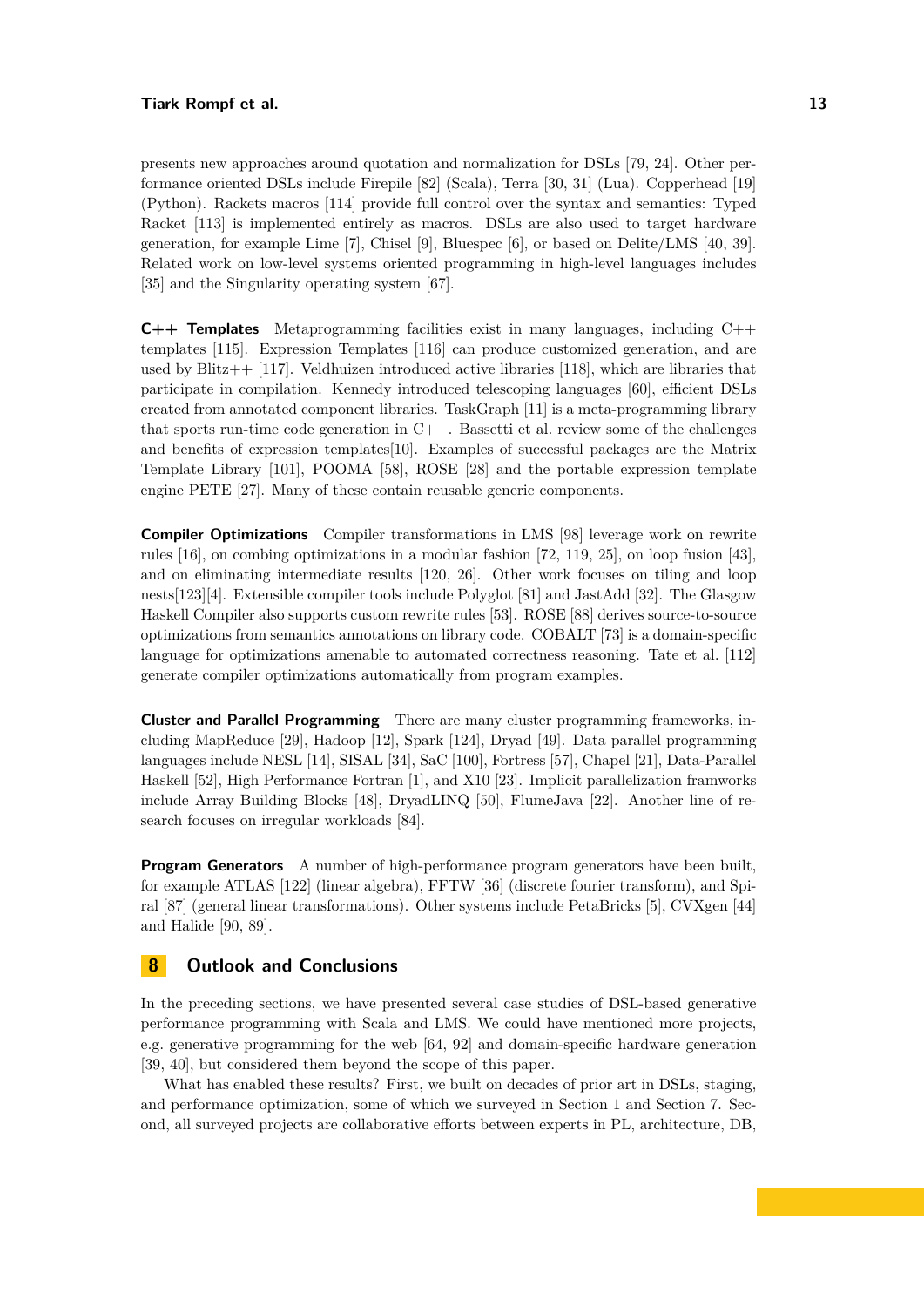and performance optimizations. Third, the use of a common infrastructure enabled cross pollination and reuse of knowledge and code. Fourth, the embedding in Scala as host language (versus external DSLs) gave us the necessary flexibility to customize and the ability to reuse prior Java and Scala libraries. We discuss these and other important aspects below.

#### **8.1 Modularity, Reuse, and Low Cognitive Overhead**

One size does not fit all: all systems we presented use LMS with some slight variations. It is important that a system provides good core functionality out of the box but can easily accommodate extensions and modifications.

It is also important that the subjective overhead of generative programming is low, i.e. program generation should "feel" natural to programmers. While it may appear as a small detail, we have found that being able to freely mix present-stage and future-stage code with low syntactic overhead is extremely helpful. In LMS, the types in method signatures provide guidance as to which arguments are staged and which are not, as for other types in normal Scala code. As always, reading code is at least as important as writing code.

In Scala we achieve almost seamless language virtualization: allowing built-ins such as conditionals or loops to be overloaded like ordinary methods, so that they can create staged expressions. The necessary language support (Scala-Virtualized [\[95\]](#page-21-8)) can be implemented as a modified compiler or using Scala macros.

#### **8.2 Staging Should Preserve Semantics**

Let us consider our Record abstraction from Section 2 with fields of type Rep[T], this time using explicit quotation syntax:

```
val fields = <| lines.next().split(",") |>
yld(new Record(fields,schema))
```
If Rep[T] merely represents a quoted code fragment, every access to a record field may duplicate the computation! This is not only costly, but also not semantics-preserving with respect to termination and side effects. In this example:

```
processCSV("data.txt") { rec => < | print($ rec("Name") } ) + rec($ "Flag") } |> }
```
The code fragment containing lines.next() would be executed twice for each record – clearly not the intended behavior. The problem is that quotation is usually a purely syntactic mechanism. To achieve semantic guarantees for realistic, call-by-value, computations we have proposed to make quotation context-sensitive [\[93\]](#page-21-16). We express quotation using two operators, reflect and reify, with the following reduction semantics:

```
(1) <| foo \{\ bar \} baz |> --> reflect(" foo \{\ + reify \{\ bar \} + "\} baz ")
(2) reify { E[ reflect("str") ] } --> "val fresh = str; " + reify { E[ Code("fresh") ] }
(3) reify { Code("str") } --> "str"
```
Here,  $E[\cdot]$  denotes a reify-free execution context and fresh a fresh identifier. As we can see, each quotation is immediately bound to a fresh identifier in the generated code, and only identifiers are passed around as Rep values. Thus, the evaluation order in the generated code mirrors the evaluation order of the quotations.

This development is a natural extension of previous work on quotations: Lisp introduced unhygienic quote/unquote/eval operators; MetaML [\[111\]](#page-22-0) provided guarantees about the binding structure; LMS additionally maintains evaluation order.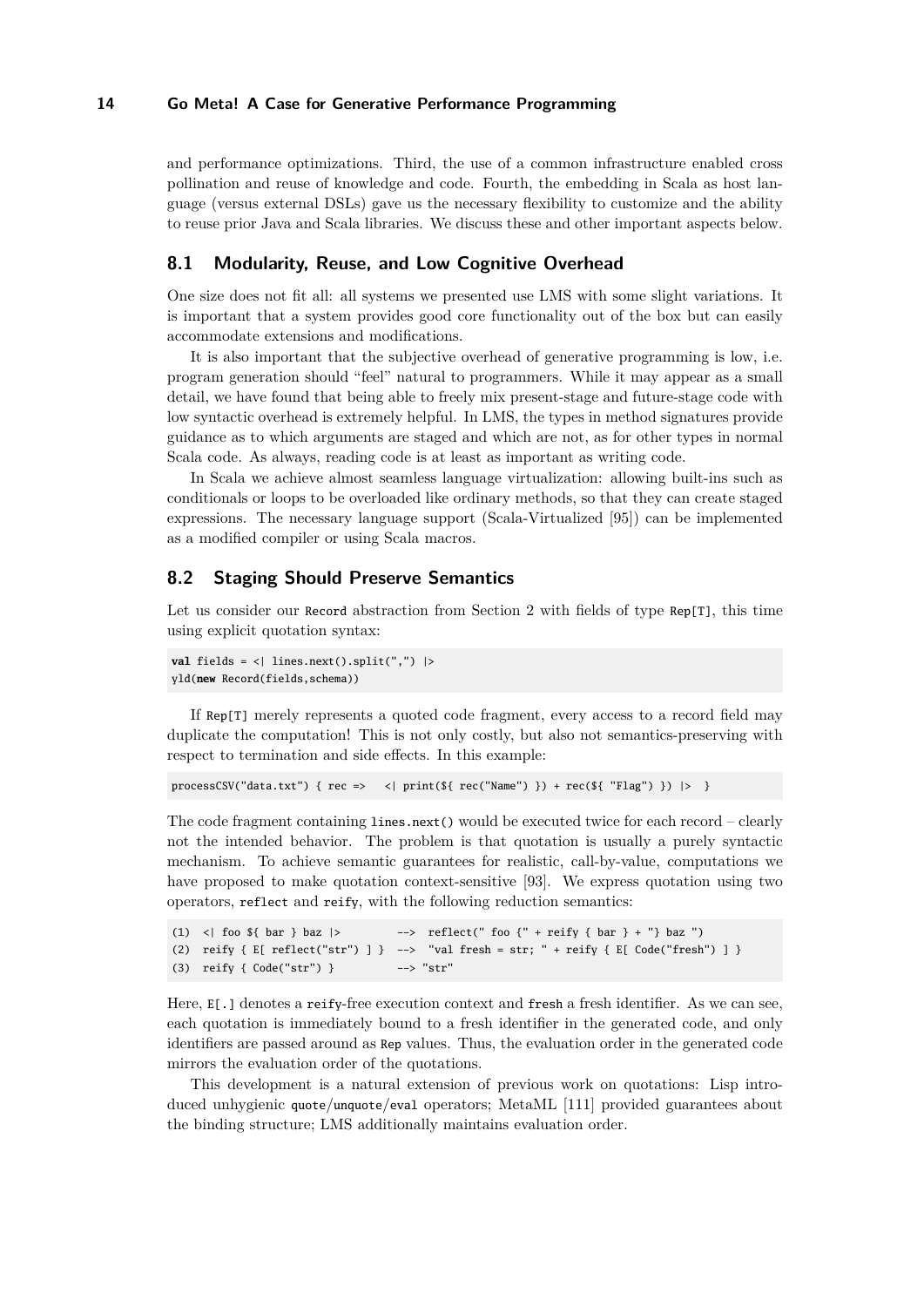## **8.3 One-Pass Code Generation is not Enough**

Most previous work on staging and generative programming focused on code generation as a single pass. However, a single-pass code generator is fundamentally disadvantaged compared to a multi-pass compiler pipeline. As indicated in Section [2,](#page-1-0) low-level code is not enough to achieve best performance—for this one needs to build compiler systems around domain-specific intermediate languages. Potentially there are multiple levels of such DSLs to capture different optimization opportunities.

The key insight here is that staging greatly simplifies building such multi-pass DSL compilers: just as one can stage interpreters for regular expressions or SQL queries, many program transformations can be expressed as interpreters for intermediate languages, which are potentially annoted with auxiliary information derived by program analysis passes.

#### **8.4 Challenges and Limitations**

Understanding the limitations of a proposed techniques is key to using it effectively. First of all, we wish to note that we do not propose a silver bullet that will magically accelerate programs without help from the programmer.

Program generation shares some ideas with program synthesis, but is in a sense less ambitious. Whereas program synthesis promises to come up with an efficient and correct program automatically, generative programming still requires programming, i.e. the implementation of an algorithm. However, the tedium of manually applying performance optimizations is removed. Staging is also less ambitious than automatic just-in-time (JIT) compilation. Whereas JIT compilation aspires to identify chunks of code that are profitable to compile automatically based on runtime profiling, staging delegates such decisions to the programmer. The result is a deterministic performance model and strong guarantees about the shape of compiled code and when compilation happens.

Staging and DSLs work well if there is indeed a stage distinction: some piece of code is run much more often than another or after certain crucial data becomes available that enables optimization. A challenge in the deployment in real systems is that generated code must amortize the code generation and compilation time. Thus, staging only pays off if compiled code is used often or a single run offsets the generation cost. In Spiral, for example, code is generated offline and used many times. Many real-world systems have a natural separation into control and data paths. In these cases staging is a very good fit. In SQL databases, some queries from the TPCH benchmark take minutes to run and query compilation needs at most seconds. OptiMesh, a Delite DSL, performs iterative computations on large meshes, which would be altogether infeasible without compilation.

When going beyond single-pass code generation, a suitable DSL or potentially a stack of DSLs is needed that captures the essential degrees of freedom that can be exploited for optimization. Designing such DSLs is a creative process, and no tool can completely eliminate this effort. However, tools can help building these DSLs and implementing the corresponding transformations. Defining a DSL in LMS requires some boilerplate, which has lead us to build Forge [\[107\]](#page-22-15), a meta-DSL that can generate DSL implementations from declarative specifications. YinYang [\[56\]](#page-19-15) is another approach to generate necessary definitions automatically.

Generative programming itself has a learning curve. Our experience suggests that students can be productive within a semester without prior experience with LMS. While effective generative programming demands a certain way of thinking, and teasing apart what should be static and what dynamic requires cleverness at times, we believe that generative programming is not fundamentally harder than other kinds of programming. It is easy to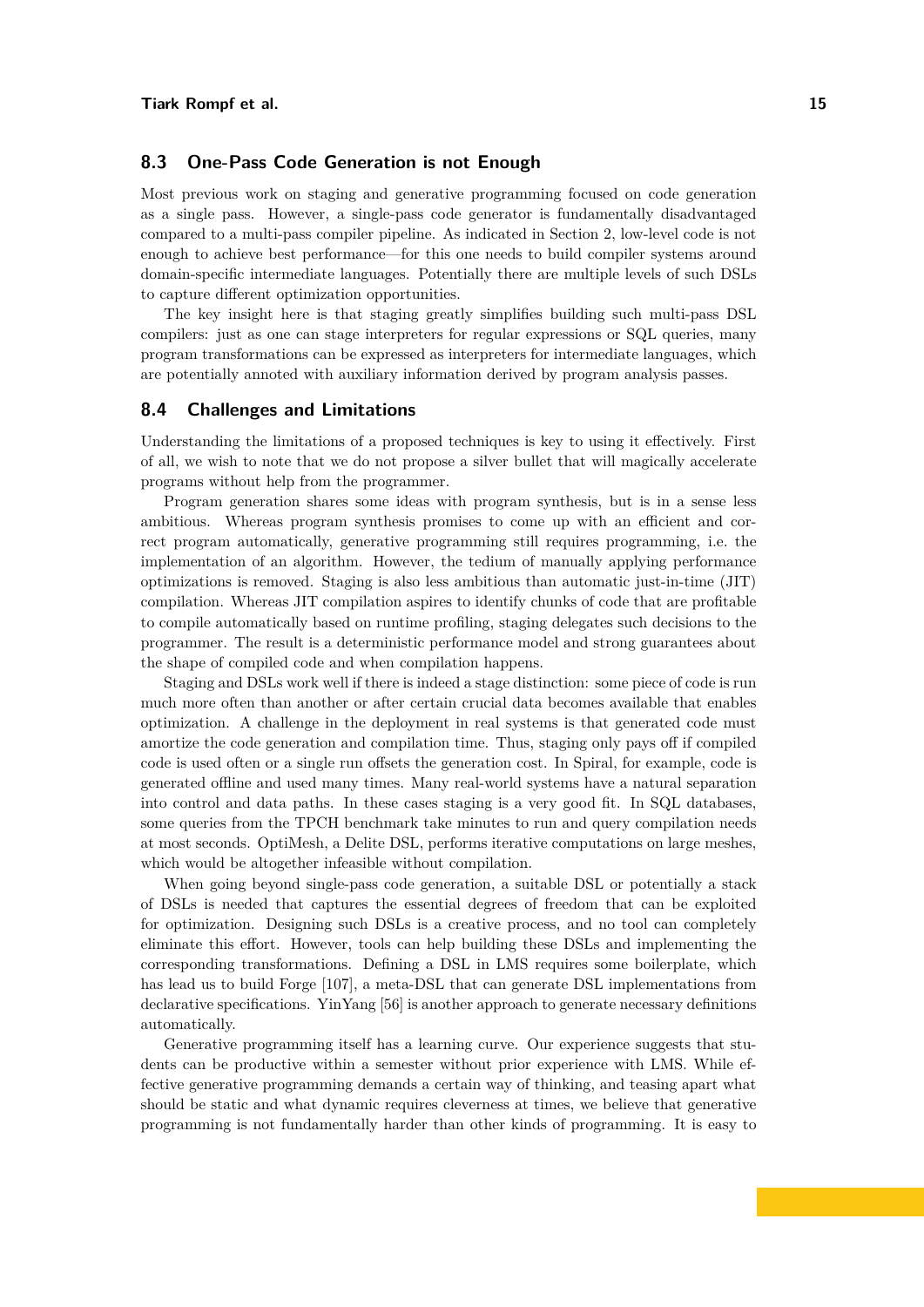forget that in the early days of OOP, concepts like objects and inheritance were difficult to grasp for many programmers.

# **8.5 A Call to Action**

As mentioned in Section [1](#page-0-0) and throughout the paper, we argue for a rethinking of the role of high-level languages in performance critical code. In particular, as our work and the work of others have shown, generative abstractions and DSLs can help in achieving high performance by programmatically removing indirection, enabling domain-specific optimizations, and mapping code to parallel and heterogeneous platforms. Our examples used Scala, but other, similarly expressive modern languages can be used just as well, as demonstrated by Racket macros [\[114\]](#page-22-7), DSLs Accelerate [\[75\]](#page-20-8), Feldspar [\[8\]](#page-16-4), Nikola [\[74\]](#page-20-9) (Haskell), Copperhead [\[19\]](#page-17-7) (Python), or Terra [\[30,](#page-17-5) [31\]](#page-17-6) (Lua).

What will it take to realize the full potential of generative performance programming on a broad scale? We believe that concerted efforts along three major lines are necessary:

- **Research**: While the mechanics of code generation are well understood, we have only begun to understand what practical generative programming means. What are the programming language features that can be used to good effect in a generative style that targets performance? We have identified type classes as an important feature, others have worked with polytypic programming [\[102,](#page-22-16) [103\]](#page-22-17) and metaobject protocols [\[31\]](#page-17-6). Specializing interpreters is another well known technique. What are key programming patterns beyond those?
- **Engineering**: For effective practical use, we need toolchains and frameworks that come  $\sim$ with "batteries included", but are at the same time accessible for customization. Building and maintaining such systems takes considerable engineering effort, but pays off in the long run through reuse. A case in point is the LLVM compiler framewok [\[68\]](#page-20-16).
- **Teaching:** Today, generative programming is somewhat of a black art. We need learning materials, textbooks, and university courses that teach effective meta-programming techniques to drive adoption beyond the perhaps 1% of programmers that are intrinsically inclined towards such techniques.

We believe that this is an exciting opportunity for PL research, with a big potential impact on the whole computing industry. If high-level programming becomes more often the tool of choice for performance critical systems, and less code is written in low-level, unsafe, languages, the overall reliability and safety of software will improve, with transitive benefits to the whole society.

#### **Acknowledgements**

The work presented in this paper has profited from numerous interactions with other researchers in the area, for example at Shonan Meetings 2012 and 2014, and annual IFIP WG 2.11 meetings. Many other people have contributed to the development of our tools, including Nithin George, Vojin Jovanovic, Sandro Stucki, Vera Salvisberg, Adriaan Moors, Thierry Coppey, Julien Richard-Foy, Hassan Chafi, Chris De Sa, Christopher R. Aberger, Jithin Thomas, Alexey Romanov, Alexander Slesarenko, Lewis Brown.

This work is supported, among other sources, by ERC grant 587327 DOPPLER, DARPA Contract- Air Force, Xgraphs; Language and Algorithms for Heterogeneous Graph Streams, FA8750-12-2-0335; Army Contract AHPCRC W911NF-07-2-0027-1; NSF Grant, BIGDATA: Mid-Scale: DA: Collaborative Research: Genomes Galore - Core Techniques, Libraries, and Domain Specific Languages for High-Throughput DNA Sequencing, IIS-1247701; NSF Grant, SHF: Large: Domain Specific Language Infrastructure for Biological Simulation Software, CCF-1111943; Dept. of Energy- Pacific Northwest National Lab (PNNL)- Integrated Compiler and Runtime Autotuning Infrastructure for Power, Energy and Resilience-Subcontract 108845; NSF Grant- EAGER- XPS:DSD:Synthesizing Domain Specific Systems-CCF-1337375; Stanford PPL affiliates program, Pervasive Parallelism Lab.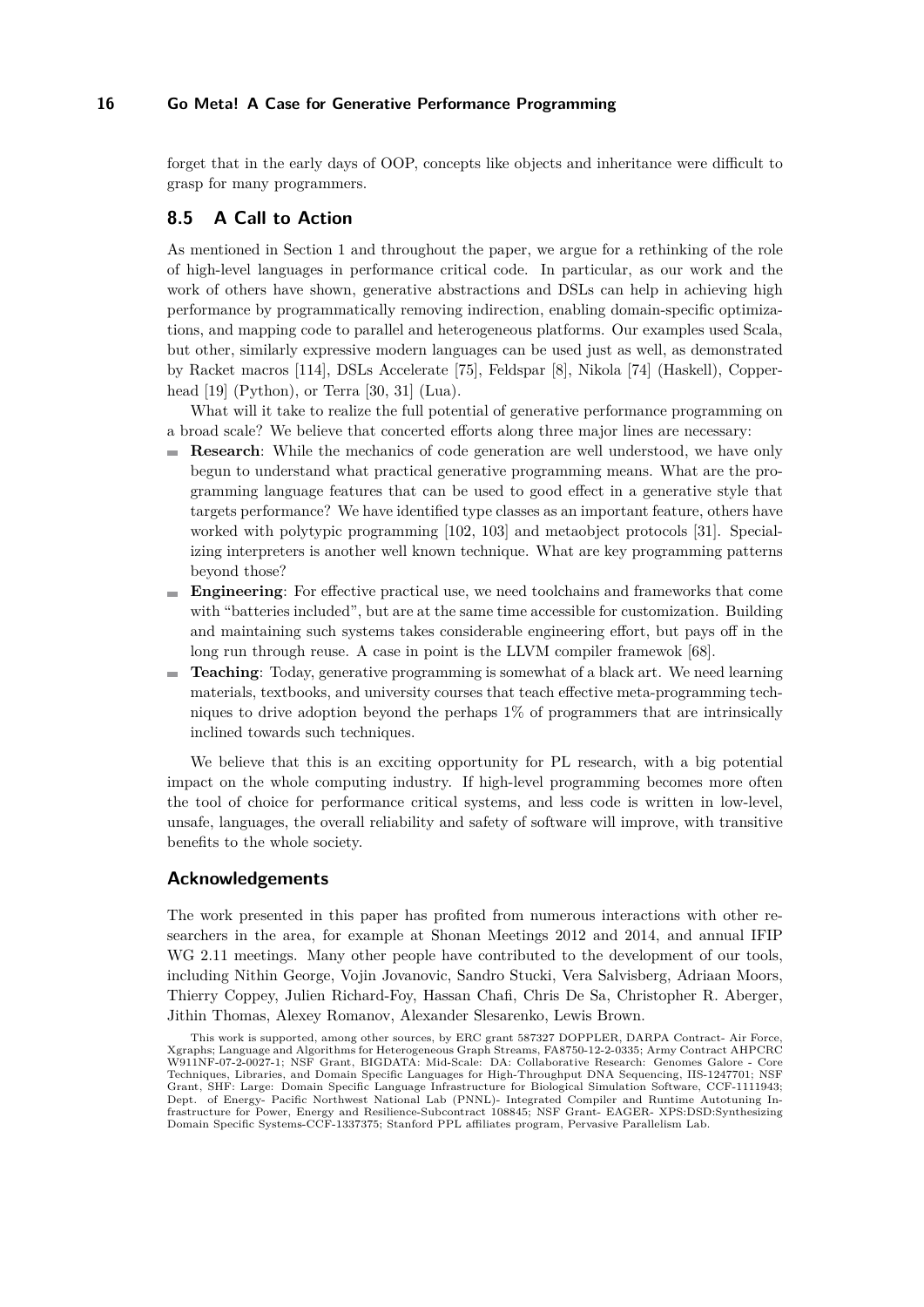#### **References**

- <span id="page-16-12"></span>**1** High Performance Fortran. <http://hpff.rice.edu/index.htm>.
- <span id="page-16-1"></span>**2** Mads Sig Ager, Dariusz Biernacki, Olivier Danvy, and Jan Midtgaard. A functional correspondence between evaluators and abstract machines. In *Proceedings of the 5th ACM SIGPLAN International Conference on Principles and Practice of Declaritive Programming*, PPDP '03, pages 8–19, New York, NY, USA, 2003. ACM.
- <span id="page-16-2"></span>**3** Yanif Ahmad, Oliver Kennedy, Christoph Koch, and Milos Nikolic. Dbtoaster: Higher-order delta processing for dynamic, frequently fresh views. *PVLDB*, 5(10):968–979, 2012.
- <span id="page-16-10"></span>**4** Nawaaz Ahmed, Nikolay Mateev, and Keshav Pingali. Tiling imperfectly-nested loop nests. In *Supercomputing, ACM/IEEE 2000 Conference*, pages 31–31. IEEE, 2000.
- <span id="page-16-13"></span>**5** Saman P. Amarasinghe. Petabricks: a language and compiler based on autotuning. In Manolis Katevenis, Margaret Martonosi, Christos Kozyrakis, and Olivier Temam, editors, *High Performance Embedded Architectures and Compilers, 6th International Conference, HiPEAC 2011, Heraklion, Crete, Greece, January 24-26, 2011. Proceedings*, page 3. ACM, 2011.
- <span id="page-16-7"></span>**6** Arvind. Bluespec: A language for hardware design, simulation, synthesis and verification. In *1st ACM & IEEE International Conference on Formal Methods and Models for Co-Design (MEMOCODE 2003), 24-26 June 2003, Mont Saint-Michel, France, Proceedings*, page 249. IEEE Computer Society, 2003.
- <span id="page-16-5"></span>**7** Joshua Auerbach, David F. Bacon, Perry Cheng, and Rodric Rabbah. Lime: a Javacompatible and synthesizable language for heterogeneous architectures. In *Proceedings of the ACM international conference on Object oriented programming systems languages and applications*, OOPSLA, pages 89–108, New York, NY, USA, 2010. ACM.
- <span id="page-16-4"></span>**8** Emil Axelsson, Koen Claessen, Mary Sheeran, Josef Svenningsson, David Engdal, and Anders Persson. The design and implementation of feldspar: An embedded language for digital signal processing. In *Proceedings of the 22nd international conference on Implementation and application of functional languages*, IFL'10, pages 121–136, Berlin, Heidelberg, 2011. Springer-Verlag.
- <span id="page-16-6"></span>**9** Jonathan Bachrach, Huy Vo, Brian Richards, Yunsup Lee, Andrew Waterman, Rimas Avizienis, John Wawrzynek, and Krste Asanovic. Chisel: constructing hardware in a scala embedded language. In Patrick Groeneveld, Donatella Sciuto, and Soha Hassoun, editors, *The 49th Annual Design Automation Conference 2012, DAC '12, San Francisco, CA, USA, June 3-7, 2012*, pages 1216–1225. ACM, 2012.
- <span id="page-16-9"></span>**10** Federico Bassetti, Kei Davis, and Daniel J. Quinlan. C++ expression templates performance issues in scientific computing. In *IPPS/SPDP*, pages 635–639, 1998.
- <span id="page-16-8"></span>**11** Olav Beckmann, Alastair Houghton, Michael Mellor, and Paul H.J. Kelly. Runtime code generation in  $c++$  as a foundation for domain-specific optimisation. In Christian Lengauer, Don Batory, Charles Consel, and Martin Odersky, editors, *Domain-Specific Program Generation*, volume 3016 of *Lecture Notes in Computer Science*, pages 77–210. Springer Berlin / Heidelberg, 2004.
- <span id="page-16-3"></span>**12** Andrzej Bialecki, Michael Cafarella, Doug Cutting, and Owen O'Malley. Hadoop: a framework for running applications on large clusters built of commodity hardware. *Wiki at http://lucene. apache. org/hadoop*, 11, 2005.
- <span id="page-16-0"></span>**13** Jeff Bilmes, Krste Asanovic, Chee-Whye Chin, and Jim Demmel. Optimizing matrix multiply using PHiPAC: a portable, high-performance, ANSI C coding methodology. In *International Conference on Supercomputing (ICS)*, pages 340–347, 1997.
- <span id="page-16-11"></span>**14** Guy E. Blelloch. Programming parallel algorithms. *Commun. ACM*, 39(3):85–97, 1996.
- <span id="page-16-14"></span>**15** Hans-Juergen Boehm and Cormac Flanagan, editors. *ACM SIGPLAN Conference on Programming Language Design and Implementation, PLDI '13, Seattle, WA, USA, June 16-19, 2013*. ACM, 2013.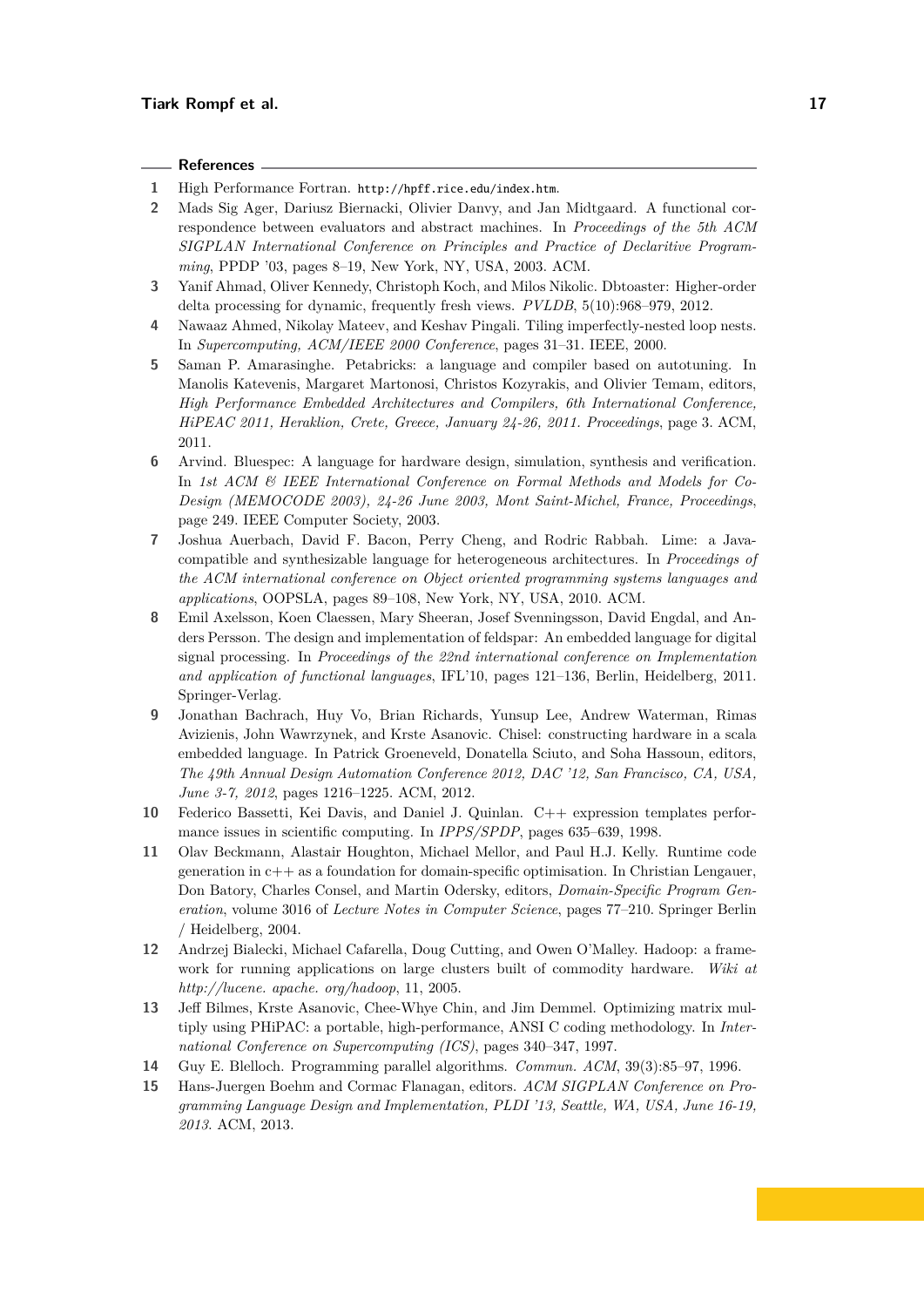- <span id="page-17-10"></span>**16** Martin Bravenboer, Arthur van Dam, Karina Olmos, and Eelco Visser. Program transformation with scoped dynamic rewrite rules. *Fundam. Inf.*, 69:123–178, July 2005.
- <span id="page-17-0"></span>**17** Kevin J. Brown, Arvind K. Sujeeth, HyoukJoong Lee, Tiark Rompf, Hassan Chafi, Martin Odersky, and Kunle Olukotun. A heterogeneous parallel framework for domain-specific languages. In *PACT*, 2011.
- <span id="page-17-2"></span>**18** Jacques Carette, Oleg Kiselyov, and Chung chieh Shan. Finally tagless, partially evaluated: Tagless staged interpreters for simpler typed languages. *J. Funct. Program.*, 19(5):509–543, 2009.
- <span id="page-17-7"></span>**19** Bryan Catanzaro, Michael Garland, and Kurt Keutzer. Copperhead: compiling an embedded data parallel language. In *Proceedings of the 16th ACM symposium on Principles and practice of parallel programming*, PPoPP, pages 47–56, New York, NY, USA, 2011. ACM.
- <span id="page-17-1"></span>**20** H. Chafi, Z. DeVito, A. Moors, T. Rompf, A. K. Sujeeth, P. Hanrahan, M. Odersky, and K. Olukotun. Language Virtualization for Heterogeneous Parallel Computing. Onward!, 2010.
- <span id="page-17-15"></span>**21** Bradford L. Chamberlain, David Callahan, and Hans P. Zima. Parallel programmability and the chapel language. *IJHPCA*, 21(3):291–312, 2007.
- <span id="page-17-17"></span>**22** Craig Chambers, Ashish Raniwala, Frances Perry, Stephen Adams, Robert R. Henry, Robert Bradshaw, and Nathan Weizenbaum. Flumejava: easy, efficient data-parallel pipelines. In *Proceedings of the 2010 ACM SIGPLAN conference on Programming language design and implementation*, PLDI. ACM, 2010.
- <span id="page-17-16"></span>**23** Philippe Charles, Christian Grothoff, Vijay Saraswat, Christopher Donawa, Allan Kielstra, Kemal Ebcioglu, Christoph von Praun, and Vivek Sarkar. X10: an object-oriented approach to non-uniform cluster computing. *SIGPLAN Not.*, 40(10):519–538, 2005.
- <span id="page-17-4"></span>**24** James Cheney, Sam Lindley, and Philip Wadler. A practical theory of language-integrated query. In Greg Morrisett and Tarmo Uustalu, editors, *ACM SIGPLAN International Conference on Functional Programming, ICFP'13, Boston, MA, USA - September 25 - 27, 2013*, pages 403–416. ACM, 2013.
- <span id="page-17-11"></span>**25** Cliff Click and Keith D. Cooper. Combining analyses, combining optimizations. *ACM Trans. Program. Lang. Syst.*, 17:181–196, March 1995.
- <span id="page-17-12"></span>**26** Duncan Coutts, Roman Leshchinskiy, and Don Stewart. Stream fusion: from lists to streams to nothing at all. In *ICFP*, pages 315–326, 2007.
- <span id="page-17-9"></span>**27** James Crotinger, Scott Haney, Stephen Smith, and Steve Karmesin. PETE: The portable expression template engine. *Dr. Dobb's J.*, October 1999.
- <span id="page-17-8"></span>**28** Kei Davis and Daniel J. Quinlan. Rose: An optimizing transformation system for c++ array-class libraries. In Serge Demeyer and Jan Bosch, editors, *ECOOP Workshops*, volume 1543 of *Lecture Notes in Computer Science*, pages 452–453. Springer, 1998.
- <span id="page-17-14"></span>**29** Jeffrey Dean and Sanjay Ghemawat. MapReduce: Simplified Data Processing on Large Clusters. In *OSDI*, OSDI, pages 137–150, 2004.
- <span id="page-17-5"></span>**30** Zachary DeVito, James Hegarty, Alex Aiken, Pat Hanrahan, and Jan Vitek. Terra: a multi-stage language for high-performance computing. In Boehm and Flanagan [\[15\]](#page-16-14), pages 105–116.
- <span id="page-17-6"></span>**31** Zachary DeVito, Daniel Ritchie, Matthew Fisher, Alex Aiken, and Pat Hanrahan. Firstclass runtime generation of high-performance types using exotypes. In Michael F. P. O'Boyle and Keshav Pingali, editors, *ACM SIGPLAN Conference on Programming Language Design and Implementation, PLDI '14, Edinburgh, United Kingdom - June 09 - 11, 2014*, page 11. ACM, 2014.
- <span id="page-17-13"></span>**32** Torbjörn Ekman and Görel Hedin. The jastadd system - modular extensible compiler construction. *Sci. Comput. Program.*, 69(1-3):14–26, 2007.
- <span id="page-17-3"></span>**33** Conal Elliott, Sigbjorn Finne, and Oege de Moor. Compiling embedded languages. *J. Funct. Program.*, 13(3):455–481, 2003.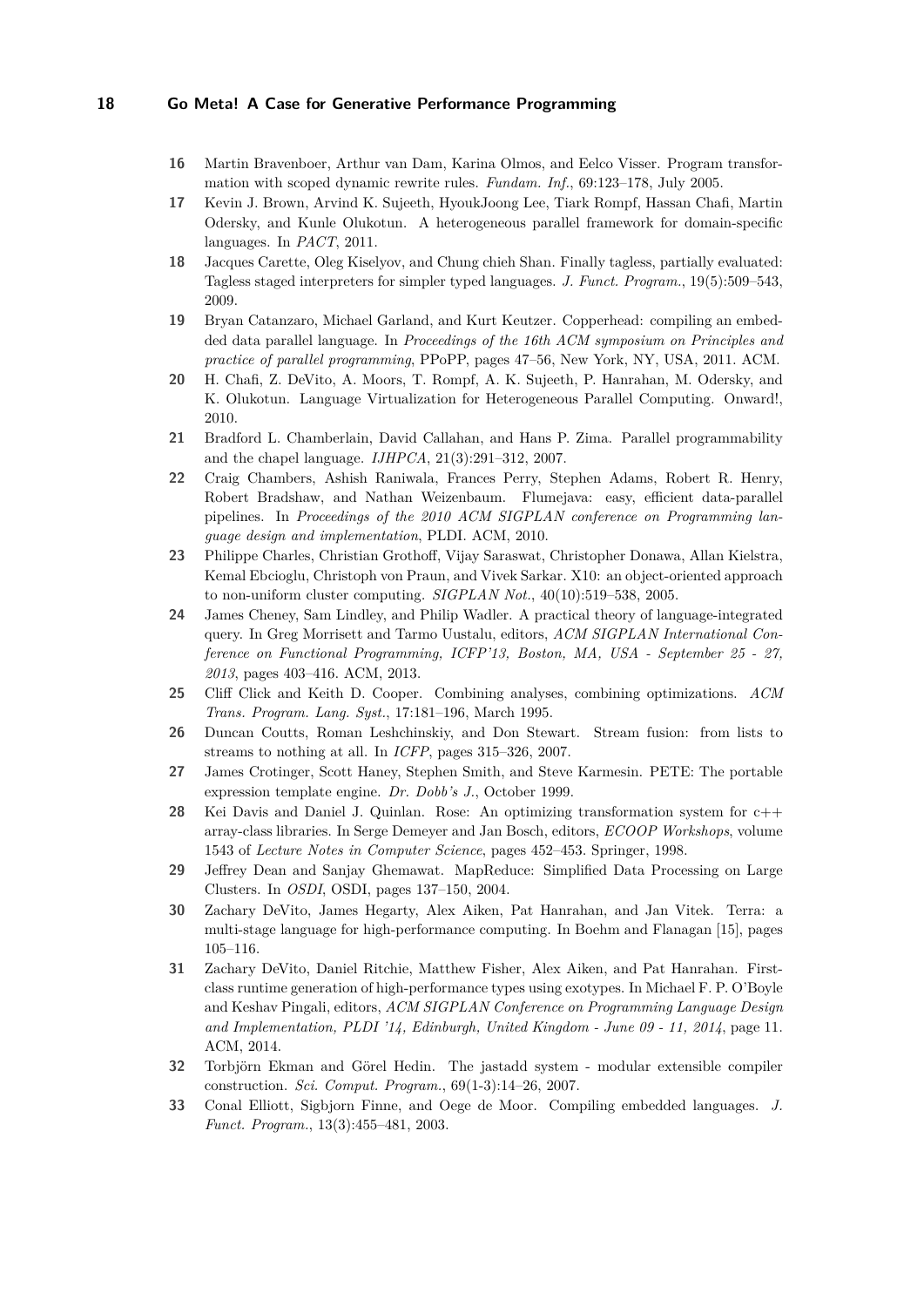#### **Tiark Rompf et al. 19**

- <span id="page-18-13"></span>**34** J. McGraw et. al. SISAL: Streams and iterators in a single assignment language, language reference manual. Technical Report M-146, Lawrence Livermore National Laboratory, March 1985.
- <span id="page-18-10"></span>**35** Daniel Frampton, Stephen M. Blackburn, Perry Cheng, Robin Garner, David Grove, J. Eliot B. Moss, and Sergey I. Salishev. Demystifying magic: high-level low-level programming. In Antony L. Hosking, David F. Bacon, and Orran Krieger, editors, *Proceedings of the 5th International Conference on Virtual Execution Environments, VEE 2009, Washington, DC, USA, March 11-13, 2009*, pages 81–90. ACM, 2009.
- <span id="page-18-3"></span>**36** Matteo Frigo. A fast fourier transform compiler. In *PLDI*, pages 169–180, 1999.
- <span id="page-18-0"></span>**37** Yoshihiko Futamura. Partial evaluation of computation process - an approach to a compilercompiler. *Higher-Order and Symbolic Computation*, 12(4):381–391, 1999.
- <span id="page-18-1"></span>**38** Yoshihiko Futamura. Partial evaluation of computation process, revisited. *Higher-Order and Symbolic Computation*, 12(4):377–380, 1999.
- <span id="page-18-9"></span>**39** Nithin George, HyoukJoong Lee, David Novo, Tiark Rompf, Kevin J. Brown, Arvind K. Sujeeth, Martin Odersky, Kunle Olukotun, and Paolo Ienne. Hardware system synthesis from domain-specific languages. In *24th International Conference on Field Programmable Logic and Applications, FPL 2014, Munich, Germany, 2-4 September, 2014*, pages 1–8. IEEE, 2014.
- <span id="page-18-8"></span>**40** Nithin George, David Novo, Tiark Rompf, Martin Odersky, and Paolo Ienne. Making domain-specific hardware synthesis tools cost-efficient. In *2013 International Conference on Field-Programmable Technology, FPT 2013, Kyoto, Japan, December 9-11, 2013*, pages 120–127. IEEE, 2013.
- <span id="page-18-7"></span>**41** Andy Gill. Domain-specific languages and code synthesis using haskell. *Queue*, 12(4):30:30– 30:43, April 2014.
- <span id="page-18-2"></span>**42** Joseph E Gonzalez, Yucheng Low, Haijie Gu, Danny Bickson, and Carlos Guestrin. Powergraph: Distributed graph-parallel computation on natural graphs. In *OSDI*, volume 12, page 2, 2012.
- <span id="page-18-11"></span>**43** Clemens Grelck, Karsten Hinckfuß, and Sven-Bodo Scholz. With-loop fusion for data locality and parallelism. In Andrew Butterfield, Clemens Grelck, and Frank Huch, editors, *Implementation and Application of Functional Languages*, IFL, pages 178–195. Springer Berlin / Heidelberg, 2006.
- <span id="page-18-16"></span>**44** Martin Hanger, Tor Arne Johansen, Geir Kare Mykland, and Aage Skullestad. Dynamic model predictive control allocation using CVXGEN. In *9th IEEE International Conference on Control and Automation, ICCA 2011, Santiago, Chile, December 19-21, 2011*, pages 417–422. IEEE, 2011.
- <span id="page-18-6"></span>**45** Christian Hofer, Klaus Ostermann, Tillmann Rendel, and Adriaan Moors. Polymorphic embedding of dsls. In Yannis Smaragdakis and Jeremy G. Siek, editors, *GPCE*, pages 137–148. ACM, 2008.
- <span id="page-18-4"></span>**46** P. Hudak. Building domain-specific embedded languages. *ACM Computing Surveys*, 28, 1996.
- <span id="page-18-5"></span>**47** Paul Hudak. Modular domain specific languages and tools. In *Proceedings of Fifth International Conference on Software Reuse*, pages 134–142, June 1998.
- <span id="page-18-14"></span>**48** Intel. Intel array building blocks. [http://software.intel.com/en-us/articles/](http://software.intel.com/en-us/articles/intel-array-building-blocks) [intel-array-building-blocks](http://software.intel.com/en-us/articles/intel-array-building-blocks).
- <span id="page-18-12"></span>**49** Michael Isard, Mihai Budiu, Yuan Yu, Andrew Birrell, and Dennis Fetterly. Dryad: distributed data-parallel programs from sequential building blocks. In *EuroSys '07: Proceedings of the 2nd ACM SIGOPS/EuroSys European Conference on Computer Systems 2007*, EuroSys, pages 59–72, New York, NY, USA, 2007. ACM.
- <span id="page-18-15"></span>**50** Michael Isard and Yuan Yu. Distributed data-parallel computing using a high-level programming language. In *SIGMOD '09: Proceedings of the 35th SIGMOD international*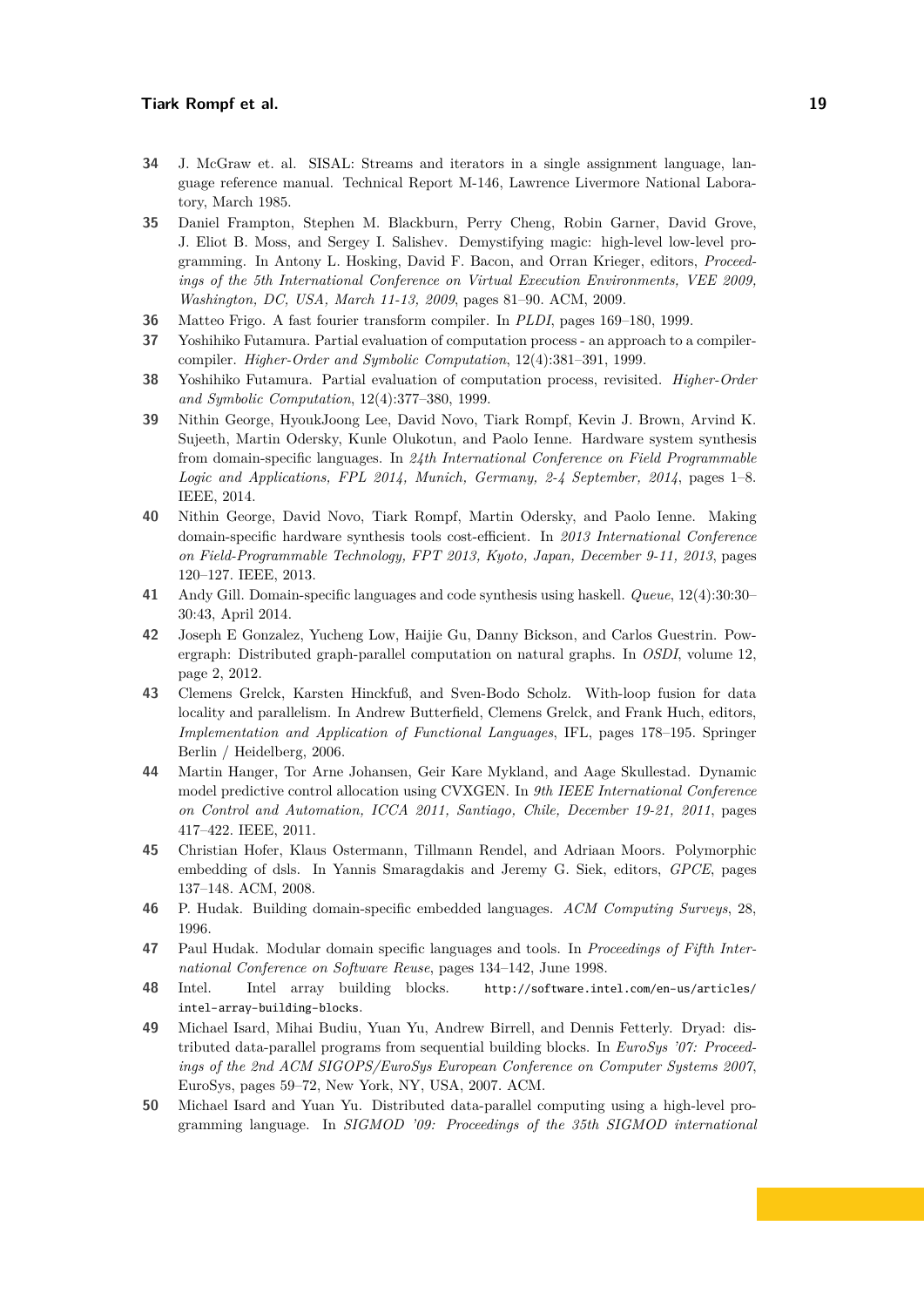*conference on Management of data*, SIGMOD, pages 987–994, New York, NY, USA, 2009. ACM.

- <span id="page-19-16"></span>**51** Jaakko Järvi and Christian Kästner, editors. *Generative Programming: Concepts and Experiences, GPCE'13, Indianapolis, IN, USA - October 27 - 28, 2013*. ACM, 2013.
- <span id="page-19-13"></span>**52** Simon L. Peyton Jones, Roman Leshchinskiy, Gabriele Keller, and Manuel M. T. Chakravarty. Harnessing the multicores: Nested data parallelism in Haskell. In *FSTTCS*, pages 383–414, 2008.
- <span id="page-19-11"></span>**53** Simon Peyton Jones, Andrew Tolmach, and Tony Hoare. Playing by the rules: rewriting as a practical optimisation technique in ghc. Haskell, 2001.
- <span id="page-19-5"></span>**54** Manohar Jonnalagedda, Thierry Coppey, Sandro Stucki, Tiark Rompf, and Martin Odersky. Staged parser combinators for efficient data processing. In Andrew P. Black and Todd D. Millstein, editors, *Proceedings of the 2014 ACM International Conference on Object Oriented Programming Systems Languages & Applications, OOPSLA 2014, part of SPLASH 2014, Portland, OR, USA, October 20-24, 2014*, pages 637–653. ACM, 2014.
- <span id="page-19-0"></span>**55** Ulrik Jørring and William L. Scherlis. Compilers and staging transformations. In *Conference Record of the Thirteenth Annual ACM Symposium on Principles of Programming Languages, St. Petersburg Beach, Florida, USA, January 1986*, pages 86–96. ACM Press, 1986.
- <span id="page-19-15"></span>**56** Vojin Jovanovic, Amir Shaikhha, Sandro Stucki, Vladimir Nikolaev, Christoph Koch, and Martin Odersky. Yin-yang: concealing the deep embedding of dsls. In Ulrik Pagh Schultz and Matthew Flatt, editors, *Generative Programming: Concepts and Experiences, GPCE'14, Vasteras, Sweden, September 15-16, 2014*, pages 73–82. ACM, 2014.
- <span id="page-19-12"></span>**57** Guy L. Steele Jr. Parallel programming and parallel abstractions in fortress. In *IEEE PACT*, page 157, 2005.
- <span id="page-19-10"></span>**58** Steve Karmesin, James Crotinger, Julian Cummings, Scott Haney, William Humphrey, John Reynders, Stephen Smith, and Timothy J. Williams. Array design and expression evaluation in pooma ii. In *ISCOPE*, pages 231–238, 1998.
- <span id="page-19-1"></span>**59** Lennart C.L. Kats and Eelco Visser. The spoofax language workbench: rules for declarative specification of languages and ides. In *Proceedings of the ACM international conference on Object oriented programming systems languages and applications*, OOPSLA '10, pages 444– 463, New York, NY, USA, 2010. ACM.
- <span id="page-19-9"></span>**60** Ken Kennedy, Bradley Broom, Arun Chauhan, Rob Fowler, John Garvin, Charles Koelbel, Cheryl McCosh, and John Mellor-Crummey. Telescoping languages: A system for automatic generation of domain languages. *Proceedings of the IEEE*, 93(3):387–408, 2005.
- <span id="page-19-4"></span>**61** Yannis Klonatos, Christoph Koch, Tiark Rompf, and Hassan Chafi. Building efficient query engines in a high-level language. *PVLDB*, 7(10):853–864, 2014.
- <span id="page-19-3"></span>**62** Christoph Koch. Abstraction without regret in data management systems. In *CIDR 2013, Sixth Biennial Conference on Innovative Data Systems Research, Asilomar, CA, USA, January 6-9, 2013, Online Proceedings*. www.cidrdb.org, 2013.
- <span id="page-19-2"></span>**63** Christoph Koch. Abstraction without regret in database systems building: a manifesto. *IEEE Data Eng. Bull.*, 37(1):70–79, 2014.
- <span id="page-19-14"></span>**64** Grzegorz Kossakowski, Nada Amin, Tiark Rompf, and Martin Odersky. Javascript as an embedded dsl. In *ECOOP*, pages 409–434, 2012.
- <span id="page-19-7"></span>**65** Shriram Krishnamurthi. *Linguistic reuse*. PhD thesis, Computer Science, Rice University, Houston, 2001.
- <span id="page-19-6"></span>**66** Peter J. Landin. The next 700 programming languages. *Commun. ACM*, 9(3):157–166, 1966.
- <span id="page-19-8"></span>**67** James R. Larus and Galen C. Hunt. The singularity system. *Commun. ACM*, 53(8):72–79, 2010.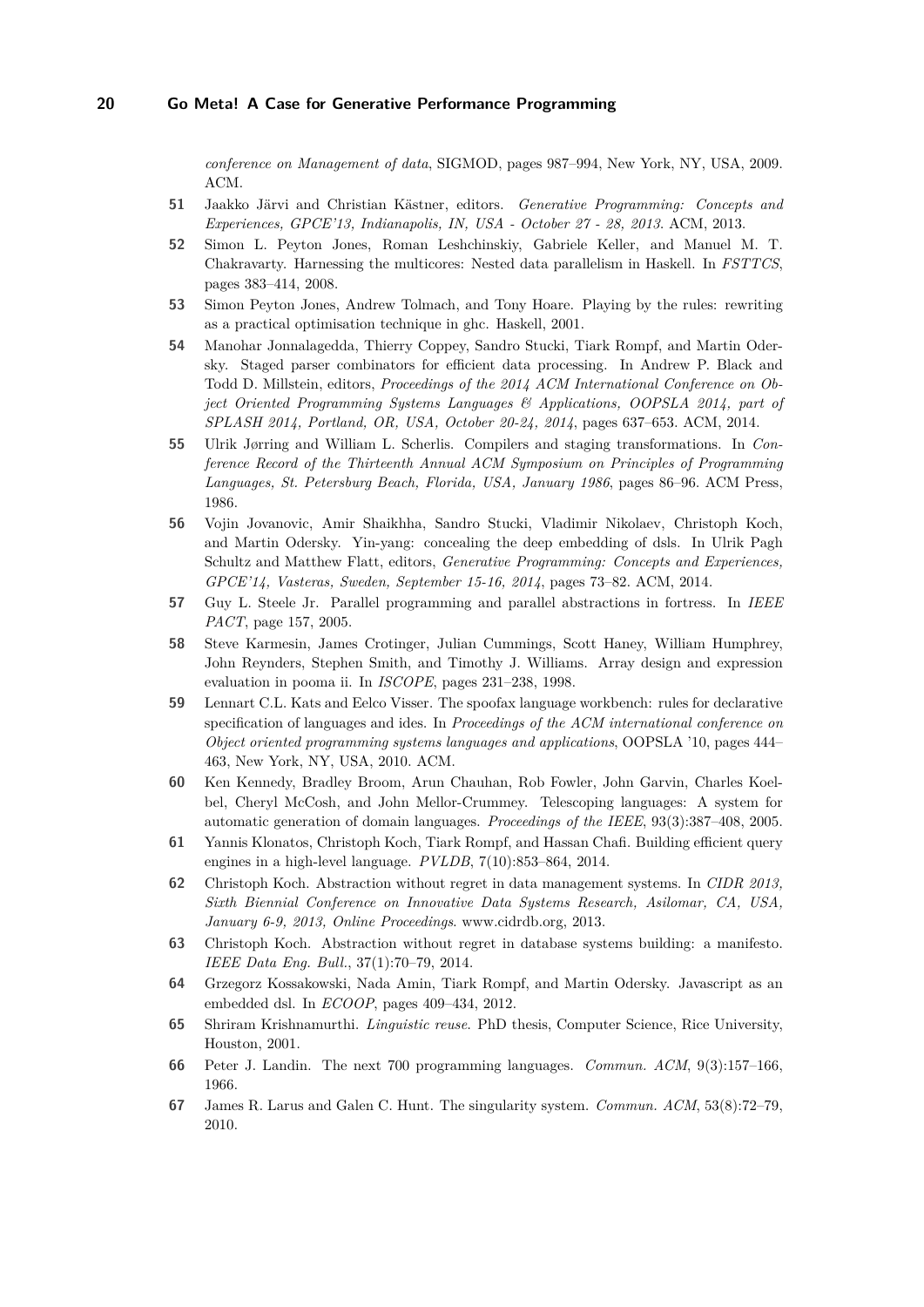- <span id="page-20-16"></span>**68** C. Lattner and V. Adve. Llvm: a compilation framework for lifelong program analysis transformation. In *Code Generation and Optimization, 2004. CGO 2004. International Symposium on*, pages 75–86, 2004.
- <span id="page-20-5"></span>**69** HyoukJoong Lee, Kevin J. Brown, Arvind K. Sujeeth, Hassan Chafi, Tiark Rompf, Martin Odersky, and Kunle Olukotun. Implementing domain-specific languages for heterogeneous parallel computing. *IEEE Micro*, 31(5):42–53, 2011.
- <span id="page-20-6"></span>**70** HyoukJoong Lee, Kevin J. Brown, Arvind K. Sujeeth, Tiark Rompf, and Kunle Olukotun. Locality-aware mapping of nested parallel patterns on gpus. In *Proceedings of the 47th Annual IEEE/ACM International Symposium on Microarchitecture*, IEEE Micro, 2014.
- <span id="page-20-7"></span>**71** Daan Leijen and Erik Meijer. Domain specific embedded compilers. In *DSL*, pages 109–122, 1999.
- <span id="page-20-12"></span>**72** Sorin Lerner, David Grove, and Craig Chambers. Composing dataflow analyses and transformations. *SIGPLAN Not.*, 37:270–282, January 2002.
- <span id="page-20-14"></span>**73** Sorin Lerner, Todd D. Millstein, and Craig Chambers. Automatically proving the correctness of compiler optimizations. In *PLDI*, pages 220–231, 2003.
- <span id="page-20-9"></span>**74** Geoffrey Mainland and Greg Morrisett. Nikola: embedding compiled GPU functions in Haskell. In *Proceedings of the third ACM Haskell symposium on Haskell*, Haskell '10, pages 67–78, New York, NY, USA, 2010. ACM.
- <span id="page-20-8"></span>**75** Trevor L. McDonell, Manuel M.T. Chakravarty, Gabriele Keller, and Ben Lippmeier. Optimising purely functional GPU programs. In *Proceedings of the 18th ACM SIGPLAN International Conference on Functional Programming*, ICFP '13, pages 49–60, New York, NY, USA, 2013. ACM.
- <span id="page-20-0"></span>**76** Frank McSherry, Michael Isard, and Derek G. Murray. Scalability! but at what cost? Technical report, Microsoft Research, 2015.
- <span id="page-20-1"></span>**77** José M. F. Moura, Markus Püschel, David Padua, and Jack Dongarra. Scanning the issue: Special issue on program generation, optimization, and platform adaptation. *Proceedings of the IEEE, special issue on "Program Generation, Optimization, and Adaptation"*, 93(2):211–215, 2005.
- <span id="page-20-4"></span>**78** Fabian Nagel, Gavin M. Bierman, and Stratis D. Viglas. Code generation for efficient query processing in managed runtimes. *PVLDB*, 7(12):1095–1106, 2014.
- <span id="page-20-10"></span>**79** Shayan Najd, Sam Lindley, Josef Svenningsson, and Philip Wadler. Everything old is new again: Quoted domain specific languages. Technical report, University of Edinburgh, 2015.
- <span id="page-20-3"></span>**80** Thomas Neumann. Efficiently compiling efficient query plans for modern hardware. *PVLDB*, 4(9):539–550, 2011.
- <span id="page-20-13"></span>**81** Nathaniel Nystrom, Michael R. Clarkson, and Andrew C. Myers. Polyglot: An extensible compiler framework for java. In *CC*, pages 138–152, 2003.
- <span id="page-20-11"></span>**82** Nathaniel Nystrom, Derek White, and Kishen Das. Firepile: run-time compilation for GPUs in Scala. In *Proceedings of the 10th ACM international conference on Generative programming and component engineering*, GPCE, pages 107–116, New York, NY, USA, 2011. ACM.
- <span id="page-20-2"></span>**83** Georg Ofenbeck, Tiark Rompf, Alen Stojanov, Martin Odersky, and Markus Püschel. Spiral in scala: towards the systematic construction of generators for performance libraries. In Järvi and Kästner [\[51\]](#page-19-16), pages 125–134.
- <span id="page-20-15"></span>**84** Keshav Pingali, Donald Nguyen, Milind Kulkarni, Martin Burtscher, Muhammad Amber Hassaan, Rashid Kaleem, Tsung-Hsien Lee, Andrew Lenharth, Roman Manevich, Mario Méndez-Lojo, Dimitrios Prountzos, and Xin Sui. The tao of parallelism in algorithms. In Mary W. Hall and David A. Padua, editors, *Proceedings of the 32nd ACM SIGPLAN Conference on Programming Language Design and Implementation, PLDI 2011, San Jose, CA, USA, June 4-8, 2011*, pages 12–25. ACM, 2011.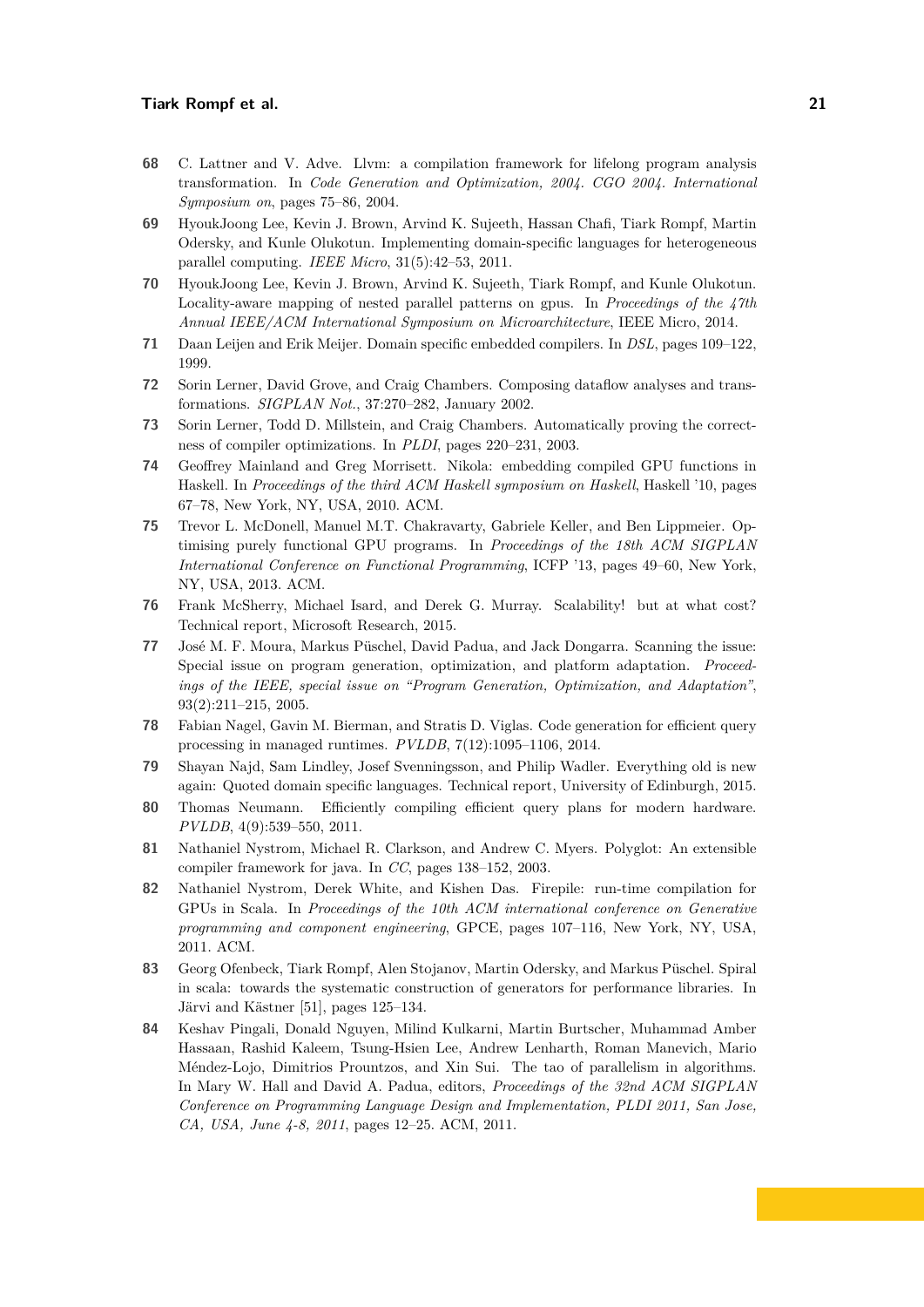- <span id="page-21-1"></span>**85** M. Püschel, J.M.F. Moura, J.R. Johnson, D. Padua, M.M. Veloso, B.W. Singer, J. Xiong, F. Franchetti, A. Gacic, Y. Voronenko, K. Chen, R.W. Johnson, and N. Rizzolo. Spiral: Code generation for dsp transforms. *Proceedings of the IEEE*, 93(2):232 –275, feb. 2005.
- <span id="page-21-2"></span>**86** Markus Püschel, Franz Franchetti, and Yevgen Voronenko. *Encyclopedia of Parallel Computing*, chapter Spiral. Springer, 2011.
- <span id="page-21-14"></span>**87** Markus Püschel, José M. F. Moura, Bryan Singer, Jianxin Xiong, Jeremy Johnson, David A. Padua, Manuela M. Veloso, and Robert W. Johnson. Spiral: A generator for platformadapted libraries of signal processing alogorithms. *IJHPCA*, 18(1):21–45, 2004.
- <span id="page-21-12"></span>**88** Daniel J. Quinlan, Markus Schordan, Qing Yi, and Andreas Sæbjørnsen. Classification and utilization of abstractions for optimization. In *ISoLA (Preliminary proceedings)*, pages 2–9, 2004.
- <span id="page-21-5"></span>**89** Jonathan Ragan-Kelley, Andrew Adams, Sylvain Paris, Marc Levoy, Saman P. Amarasinghe, and Frédo Durand. Decoupling algorithms from schedules for easy optimization of image processing pipelines. *ACM Trans. Graph.*, 31(4):32, 2012.
- <span id="page-21-4"></span>**90** Jonathan Ragan-Kelley, Connelly Barnes, Andrew Adams, Sylvain Paris, Frédo Durand, and Saman P. Amarasinghe. Halide: a language and compiler for optimizing parallelism, locality, and recomputation in image processing pipelines. In Boehm and Flanagan [\[15\]](#page-16-14), pages 519–530.
- <span id="page-21-10"></span>**91** J.C. Reynolds. User-defined types and procedural data structures as complementary approaches to data abstraction. 1975.
- <span id="page-21-15"></span>**92** Julien Richard-Foy, Olivier Barais, and Jean-Marc Jézéquel. Efficient high-level abstractions for web programming. In Järvi and Kästner [\[51\]](#page-19-16), pages 53–60.
- <span id="page-21-16"></span>**93** Tiark Rompf. *Lightweight Modular Staging and Embedded Compilers: Abstraction Without Regret for High-Level High-Performance Programming*. PhD thesis, EPFL, 2012.
- <span id="page-21-6"></span>**94** Tiark Rompf and Nada Amin. A SQL to C compiler in 500 lines of code. Technical report, Purdue University, 2015.
- <span id="page-21-8"></span>**95** Tiark Rompf, Nada Amin, Adriaan Moors, Philipp Haller, and Martin Odersky. Scalavirtualized: linguistic reuse for deep embeddings. *Higher-Order and Symbolic Computation*, pages 1–43, 2013.
- <span id="page-21-7"></span>**96** Tiark Rompf and Martin Odersky. Lightweight modular staging: a pragmatic approach to runtime code generation and compiled dsls. In *Proceedings of the ninth international conference on Generative programming and component engineering*, GPCE, pages 127–136, New York, NY, USA, 2010. ACM.
- <span id="page-21-0"></span>**97** Tiark Rompf and Martin Odersky. Lightweight modular staging: a pragmatic approach to runtime code generation and compiled dsls. *Commun. ACM*, 55(6):121–130, 2012.
- <span id="page-21-3"></span>**98** Tiark Rompf, Arvind K. Sujeeth, Nada Amin, Kevin Brown, Vojin Jovanovic, HyoukJoong Lee, Manohar Jonnalagedda, Kunle Olukotun, and Martin Odersky. Optimizing data structures in high-level programs. In *POPL*, 2013.
- <span id="page-21-9"></span>**99** Tiark Rompf, Arvind K. Sujeeth, HyoukJoong Lee, Kevin J. Brown, Hassan Chafi, Martin Odersky, and Kunle Olukotun. Building-blocks for performance oriented dsls. In Olivier Danvy and Chung-chieh Shan, editors, *Proceedings IFIP Working Conference on Domain-Specific Languages, DSL 2011, Bordeaux, France, 6-8th September 2011.*, volume 66 of *EPTCS*, pages 93–117, 2011.
- <span id="page-21-13"></span>**100** Sven-Bodo Scholz. Single assignment c: efficient support for high-level array operations in a functional setting. *J. Funct. Program.*, 13(6):1005–1059, 2003.
- <span id="page-21-11"></span>**101** Jeremy G. Siek and Andrew Lumsdaine. The Matrix Template Library: A generic programming approach to high performance numerical linear algebra. In *International Symposium on Computing in Object-Oriented Parallel Environments*, number 1505 in Lecture Notes in Computer Science, pages 59–70, 1998.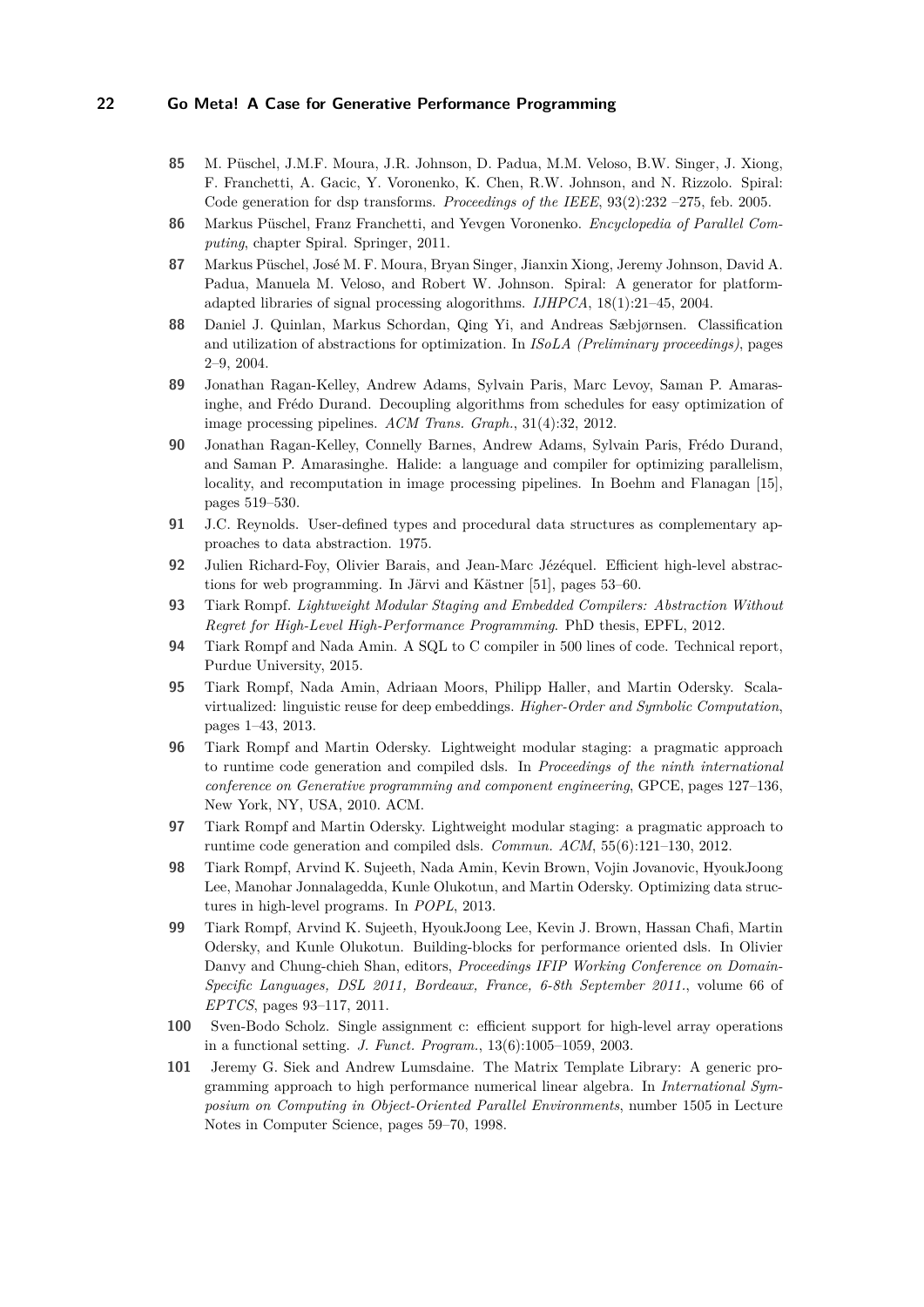- <span id="page-22-16"></span>**102** Alexander Slesarenko. Lightweight polytypic staging: a new approach to an implementation of nested data parallelism in scala. In *Scala Workshop*, 2012.
- <span id="page-22-17"></span>**103** Alexander Slesarenko, Alexander Filippov, and Alexey Romanov. First-class isomorphic specialization by staged evaluation. In *Workshop on Generic Programming (WGP)*, 2014.
- <span id="page-22-5"></span>**104** G.L. Steele. Growing a language. *Higher-Order and Symbolic Computation*, 12(3):221–236, 1999.
- <span id="page-22-4"></span>**105** Alen Stojanov, Georg Ofenbeck, Tiark Rompf, and Markus Püschel. Abstracting vector architectures in library generators: Case study convolution filters. In Laurie J. Hendren, Alex Rubinsteyn, Mary Sheeran, and Jan Vitek, editors, *ARRAY'14: Proceedings of the 2014 ACM SIGPLAN International Workshop on Libraries, Languages, and Compilers for Array Programming, Edinburgh, United Kingdom, June 12-13, 2014*, page 14. ACM, 2014.
- <span id="page-22-2"></span>**106** Michael Stonebraker, Samuel Madden, Daniel J. Abadi, Stavros Harizopoulos, Nabil Hachem, and Pat Helland. The end of an architectural era (it's time for a complete rewrite). In Christoph Koch, Johannes Gehrke, Minos N. Garofalakis, Divesh Srivastava, Karl Aberer, Anand Deshpande, Daniela Florescu, Chee Yong Chan, Venkatesh Ganti, Carl-Christian Kanne, Wolfgang Klas, and Erich J. Neuhold, editors, *VLDB*, pages 1150– 1160. ACM, 2007.
- <span id="page-22-15"></span>**107** Arvind K. Sujeeth, Austin Gibbons, Kevin J. Brown, HyoukJoong Lee, Tiark Rompf, Martin Odersky, and Kunle Olukotun. Forge: generating a high performance DSL implementation from a declarative specification. In Järvi and Kästner [\[51\]](#page-19-16), pages 145–154.
- <span id="page-22-3"></span>**108** Arvind K. Sujeeth, HyoukJoong. Lee, Kevin J. Brown, Tiark Rompf, Michael Wu, Anand R. Atreya, Martin Odersky, and Kunle Olukotun. OptiML: an implicitly parallel domain-specific language for machine learning. In *Proceedings of the 28th International Conference on Machine Learning*, ICML, 2011.
- <span id="page-22-1"></span>**109** Arvind K. Sujeeth, Tiark Rompf, Kevin J. Brown, HyoukJoong Lee, Hassan Chafi, Victoria Popic, Michael Wu, Aleksander Prokopec, Vojin Jovanovic, Martin Odersky, and Kunle Olukotun. Composition and reuse with compiled domain-specific languages. In *European Conference on Object Oriented Programming*, ECOOP, 2013.
- <span id="page-22-6"></span>**110** Bo Joel Svensson, Mary Sheeran, and Ryan Newton. Design exploration through codegenerating dsls. *Queue*, 12(4):40:40–40:52, April 2014.
- <span id="page-22-0"></span>**111** Walid Taha and Tim Sheard. Metaml and multi-stage programming with explicit annotations. *Theor. Comput. Sci.*, 248(1-2):211–242, 2000.
- <span id="page-22-14"></span>**112** Ross Tate, Michael Stepp, and Sorin Lerner. Generating compiler optimizations from proofs. In *POPL*, pages 389–402, 2010.
- <span id="page-22-8"></span>**113** Sam Tobin-Hochstadt and Matthias Felleisen. The design and implementation of typed scheme. In George C. Necula and Philip Wadler, editors, *POPL*, pages 395–406. ACM, 2008.
- <span id="page-22-7"></span>**114** Sam Tobin-Hochstadt, Vincent St-Amour, Ryan Culpepper, Matthew Flatt, and Matthias Felleisen. Languages as libraries. In *Proceedings of the 32nd ACM SIGPLAN conference on Programming language design and implementation*, PLDI '11, pages 132–141, New York, NY, USA, 2011. ACM.
- <span id="page-22-9"></span>**115** D. Vandevoorde and N.M. Josuttis. *C++ templates: the Complete Guide*. Addison-Wesley Professional, 2003.
- <span id="page-22-10"></span>**116** Todd L. Veldhuizen. Expression templates, C++ gems. SIGS Publications, Inc., New York, NY, 1996.
- <span id="page-22-11"></span>**117** Todd L. Veldhuizen. Arrays in blitz++. In *ISCOPE*, pages 223–230, 1998.
- <span id="page-22-12"></span>**118** Todd L. Veldhuizen. *Active Libraries and Universal Languages*. PhD thesis, Indiana University Computer Science, May 2004.
- <span id="page-22-13"></span>**119** Todd L. Veldhuizen and Jeremy G. Siek. Combining optimizations, combining theories. Technical report, Indiana University, 2008.